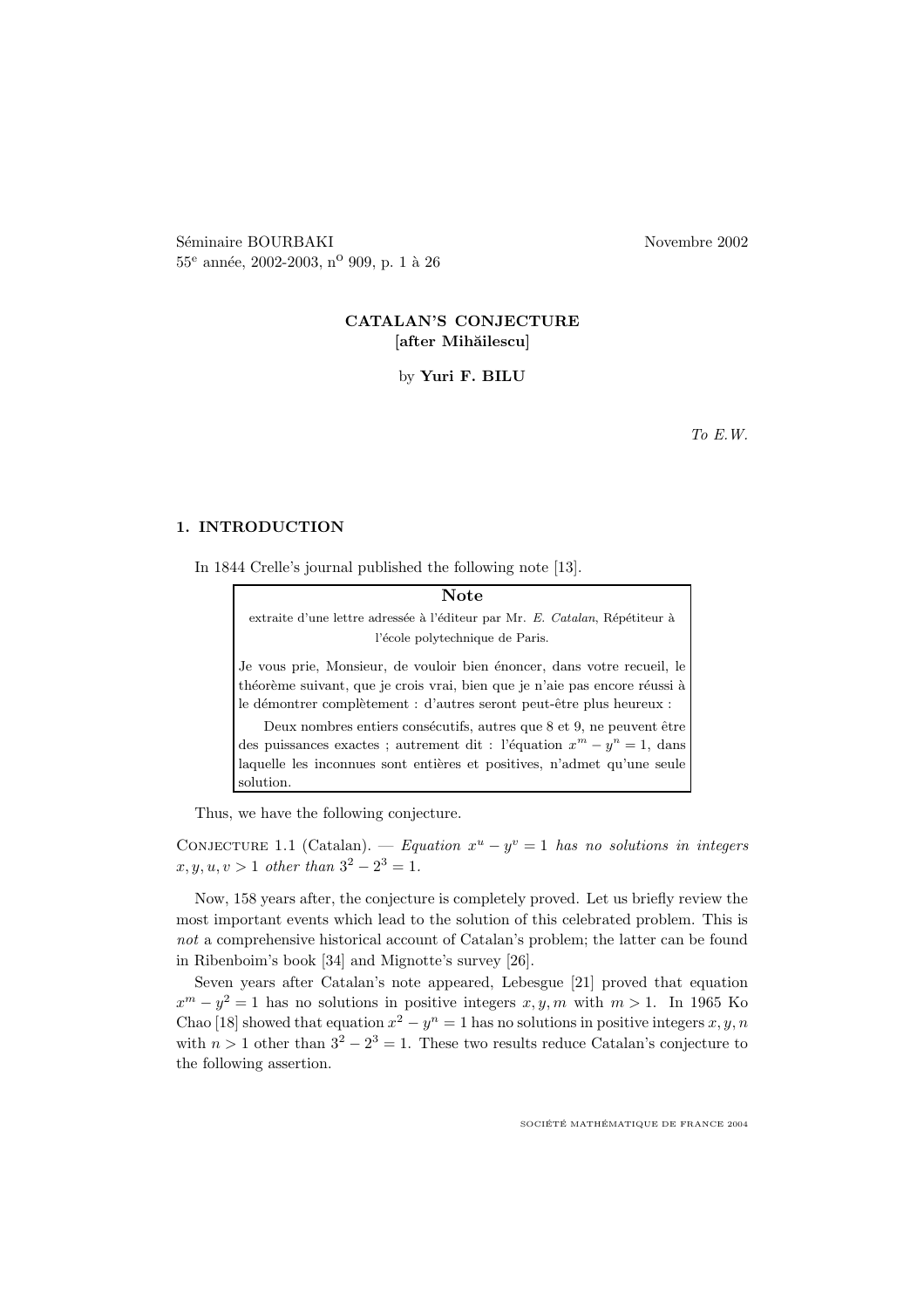CONJECTURE  $1.2.$  - Equation

$$
(1) \t\t xp - yq = 1
$$

has no solutions in non-zero integers  $x, y$  and odd primes  $p, q$ .

Notice that we no longer assume x and y positive. It is convenient, because now the problem is symmetric: if  $(x, y, p, q)$  is a solution, then so is  $(-y, -x, q, p)$ . This will be repeatedly used in the sequel.

From now on Conjecture 1.2 will be referred to as *Catalan's conjecture* and (1) as Catalan's equation.

Cassels [12] discovered important arithmetical properties of solutions of Catalan's equation. His results (see Proposition 2.1) are indispensable in most of the subsequent works on Catalan's equation.

In 1976 Tijdeman [37] made a breakthrough. Using Baker's theory, he proved that the exponents  $p$  and  $q$  are bounded by an explicit absolute constant. Together with the classical result of Baker [6] this implies that  $|x|$  and  $|y|$  are bounded by an explicit absolute constant as well, and Catalan's problem is thereby decidable.

In a different direction, Inkeri [16, 17] and others obtained algebraic criteria of solubility of  $(1)$  in terms of the exponents p and q. In the nineties, Mignotte and Roy used Inkeri-type criteria, Tijdeman's argument and electronic computations to obtain tight lower and upper bounds for  $p$  and  $q$ . (Upper bounds were also obtained by Blass et al. [10] and O'Neil [32].) By 2000, it was proved that  $p$  and  $q$  lie between 10<sup>7</sup> and 10<sup>18</sup> . See [29] for more precise results and a survey of this period.

In 1999 Preda Mihăilescu enters the scene. In his first paper [29] he drastically refined Inkeri's criterion. And quite recently, after several unsuccessful attempts, he finally settled [30] Catalan's conjecture:

THEOREM 1.3 (Mihăilescu). — Conjecture 1.2 is true.

The present paper contains a reasonably self-contained proof of this result.

*Plan of the paper.* — In Section 2 we recall Cassels' relations and derive their immediate consequence, in particular, Hyyrö's lower bounds for  $|x|$  and  $|y|$ . In Section 3 we very briefly review algebraic criteria for Catalan's equation in terms of  $p$  and  $q$ , and prove Mih˘ailescu's"double Wieferich"criterion. In Section 4 we use binary logarithmic forms, Tijdeman's argument, and computations by Mignotte and Roy to show that  $p \not\equiv 1 \mod q$ . Section 5 contains general lemmas. In Section 6 Theorem 1.3 is reduced to three more technical statements, which are proved in the three final section.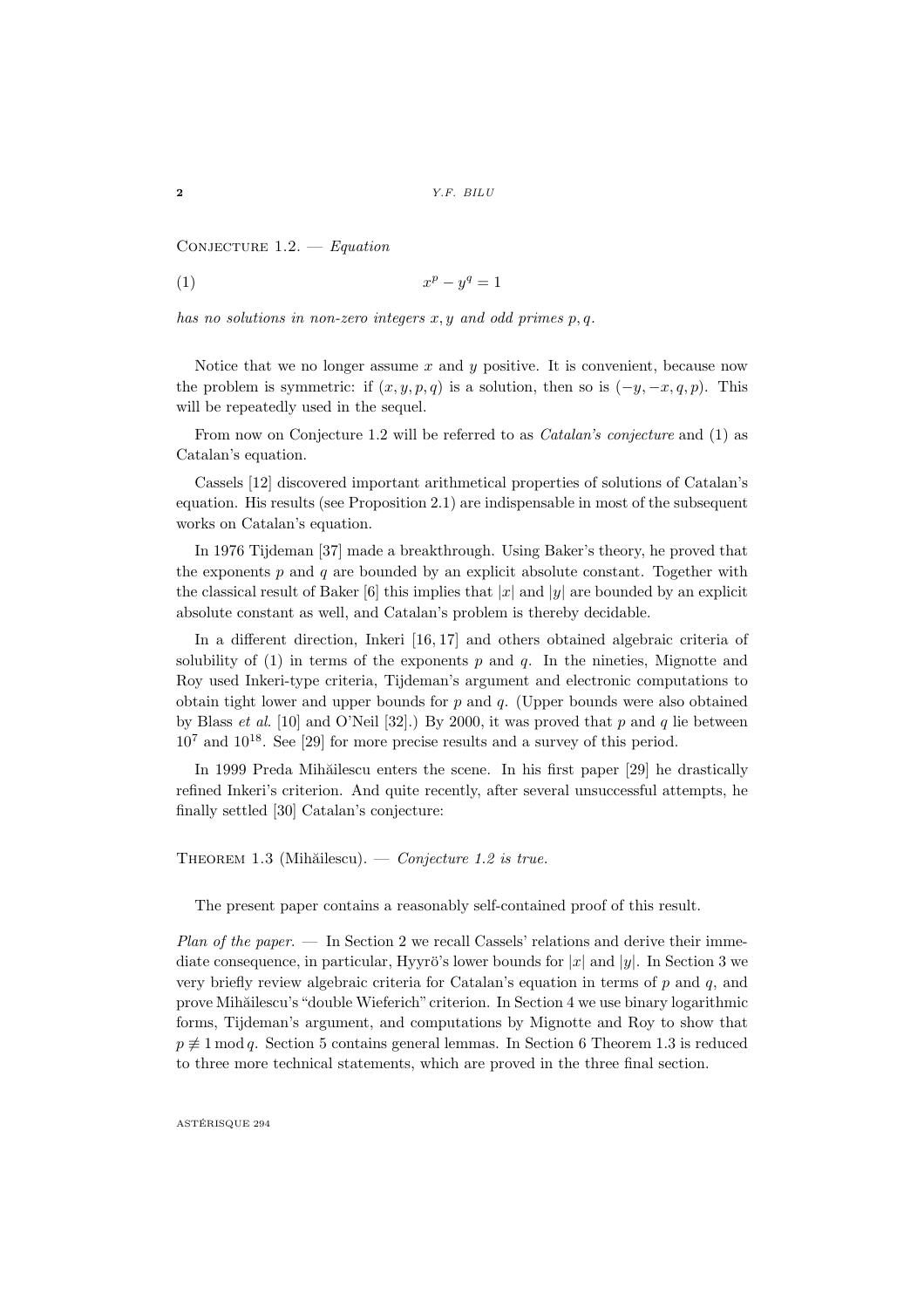Acknowledgements. — My deepest gratitude goes to Hendrik W. Lenstra and Yann Bugeaud, who carefully read the manuscript and suggested numerous corrections and improvements. I am indebted to Yann Bugeaud, Andrew Glass, Guillaume Hanrot, Maurice Mignotte and Preda Mihăilescu for explaining to me various results from Sections 2 and 4 and other useful discussions. I also thank Bruno Anglès, John Coates, Gabi Hecke, Shanta Laishram, Hendrik W. Lenstra, Tauno Metsänkylä and Gisbert Wüstholz, who detected inaccuracies in previous versions of this note. Finally, I thank Denis Benois and Leonid Positselski for a tutorial in commutative algebra.

#### 1.1. Notation

In the sequel we assume, unless the contrary is indicated explicitly, that  $x, y$  are non-zero integers and  $p, q$  are odd prime numbers satisfying

$$
(2) \t\t xp - yq = 1.
$$

As we had already noticed, (2) implies that  $(-y)^q - (-x)^p = 1$ , and all the statements below remain true with  $x, y, p, q$  replaced by  $-y, -x, q, p$ .

We denote by  $\zeta$  a primitive p-th root of unity and put

$$
K = \mathbb{Q}(\zeta), \quad G = \text{Gal}(K/\mathbb{Q}).
$$

The principal ideal  $(1 - \zeta)$  will be denoted by p. Recall that it is a prime ideal of K and that  $(p) = p^{p-1}$ .

More specific notation will be introduced at the appropriate places.

# 2. CASSELS' RELATIONS AND LOWER ESTIMATES FOR  $|x|$  $AND |y|$

Cassels [12] proved that  $q|x|$  and  $p|y$ . More precisely, he established the following relations.

PROPOSITION 2.1 (Cassels). — There exist a non-zero integer a and a positive integer v such that

(3) 
$$
x - 1 = p^{q-1}a^q
$$
,  $y = pav$ ,

(4) 
$$
\frac{x^p - 1}{x - 1} = pv^q,
$$

and, symmetrically, there exist a non-zero integer b and a positive integer u such that

(5) 
$$
y + 1 = q^{p-1}b^p
$$
,  $x = qub$ ,

$$
(6) \qquad \qquad \frac{y^q + 1}{y + 1} = qu^p.
$$

SOCIÉTÉ MATHÉMATIQUE DE FRANCE 2004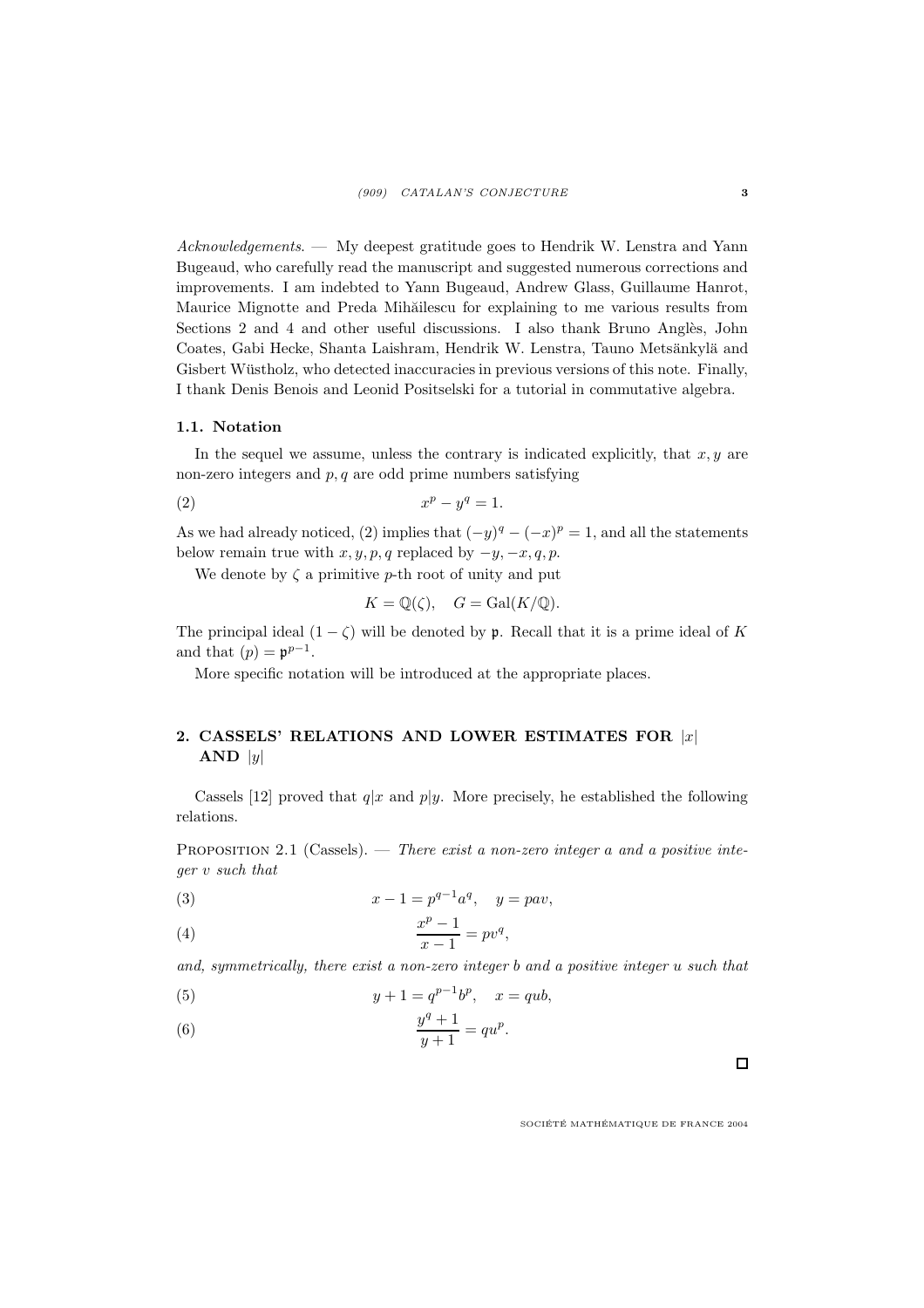The following consequence is crucial.

COROLLARY 2.2. — The number  $\lambda := (x - \zeta)/(1 - \zeta)$  is an algebraic integer. The principal ideal  $(\lambda)$  is a q-th power of an ideal of the field K.

*Proof.* — Since  $p|(x-1)$  by (3), the prime ideal  $\mathfrak{p} = (1 - \zeta)$  divides  $x - \zeta$ , but  $\mathfrak{p}^2$  does not. Hence  $\lambda$  is an algebraic integer, not divisible by p, and the same is true for its conjugates  $\lambda^{\sigma}$ , where  $\sigma \in G$ . Identity  $(1 - \zeta^{\sigma})\lambda^{\sigma} - (1 - \zeta^{\tau})\lambda^{\tau} = \zeta^{\tau} - \zeta^{\sigma}$  implies that for distinct  $\sigma, \tau \in G$ , the greatest common divisor of  $\lambda^{\sigma}$  and  $\lambda^{\tau}$  divides  $(\zeta^{\tau} - \zeta^{\sigma}) = \mathfrak{p}$ . Hence the numbers  $\lambda^{\sigma}$  are pairwise co-prime.

Now rewrite (4) as  $\prod_{\sigma \in G} \lambda^{\sigma} = v^{q}$ . Since the factors are pairwise co-prime, each principal ideal  $(\lambda^{\sigma})$  is a q-th power of an ideal.  $\Box$ 

Cassels' relations imply various lower estimates for the variables  $x$  and  $y$  in terms of p and q. For instance,  $(3)$  and  $(5)$  immediately yield

$$
|x| \geqslant p^{q-1} - 1,
$$

$$
(8) \t\t |y| \geqslant q^{p-1} - 1,
$$

and this can be refined without much effort.

Hyyrö [15] obtained an estimate of a different kind:  $|x| \geqslant q(2p+1)(2q^{p-1}+1)$ (and similarly for  $|y|$ ). Since Hyyrö's paper is not easily available. I prove below a slightly weaker estimate, which is totally sufficient for our purposes. It is an easy consequence of the following proposition.

PROPOSITION 2.3. — If p does not divide  $q-1$  then  $q^{p-2} | (u-1)$ .

*Proof.* — Rewriting  $(6)$  as

$$
((-y)^{q-1}-1)+((-y)^{q-2}-1)+\cdots+(-y-1)=q(u^p-1),
$$

we deduce that  $(y+1)|(q(w^p-1))$ . Now (5) implies that  $u^p \equiv 1 \mod q^{p-2}$ . Since p does not divide the order  $q^{p-3}(q-1)$  of the multiplicative group  $mod q^{p-2}$ , this implies that  $u \equiv 1 \mod q^{p-2}$ .  $\Box$ 

COROLLARY 2.4. — We have  $|x| \geqslant q^{p-1}$ .

*Proof.* — If  $p|(q-1)$  then  $p < q$  and the result follows from (7). If p does not divide  $q-1$  then  $q^{p-2} | (u-1)$ , and, since u is positive, this implies  $u \geqslant q^{p-2} + 1$ . Since  $x = qub$ , we have  $|x| \geqslant qu \geqslant q^{p-1} + q$ , better than wanted.  $\Box$ 

*Remark 2.5.* — This version of Hyyrö's argument is due to Mignotte and Bugeaud. It was kindly communicated to me by Yann Bugeaud. Using more advanced tools, Mihăilescu [30, Appendix A] obtained a much sharper estimate  $|x| \geq (q^{2p-2}/2)^4$ .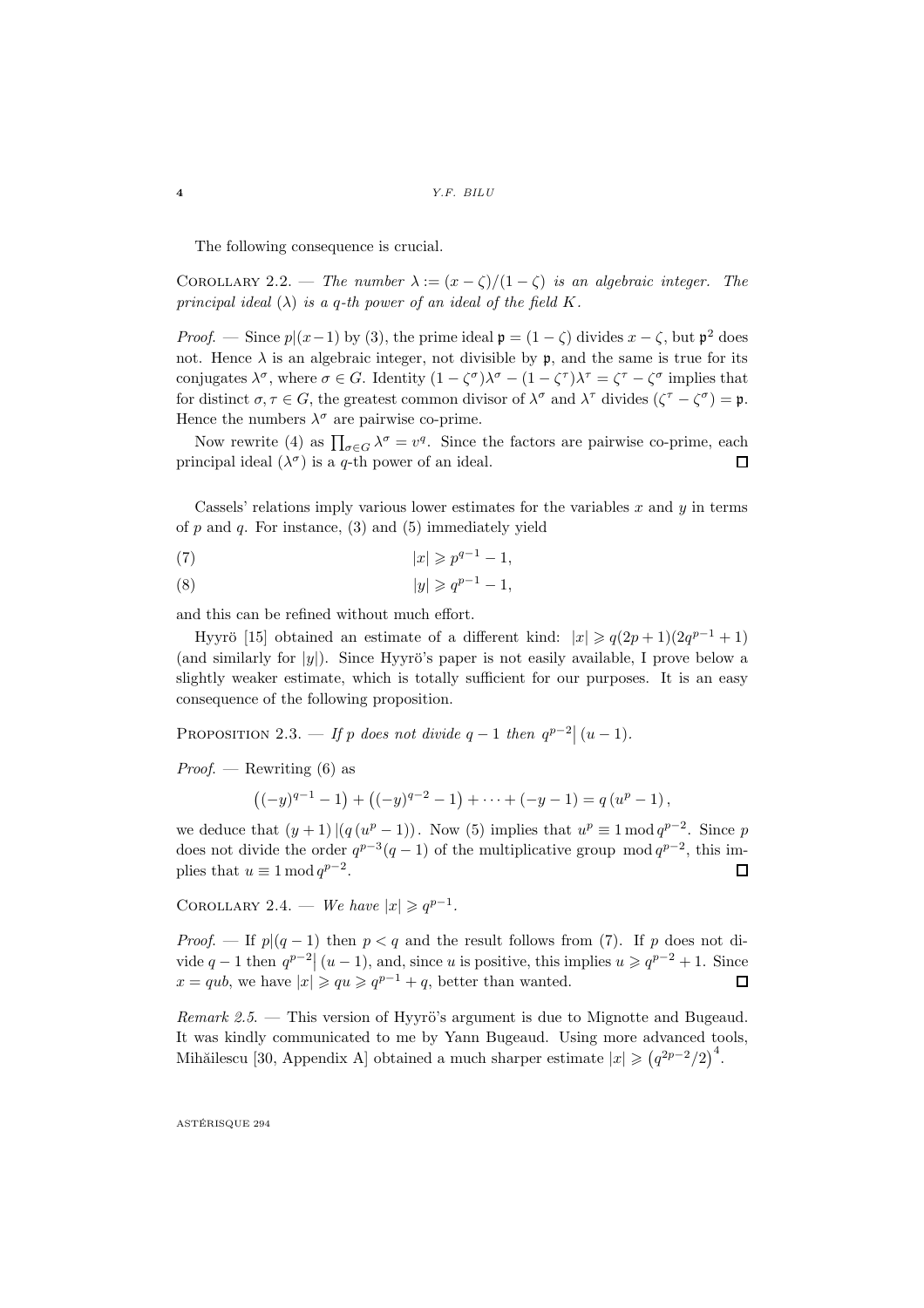# 3. ALGEBRAIC CRITERIA

Using Cassels' relations and some algebraic number theory, one may get various algebraic criteria of solvability of Catalan's equation with given exponents  $p$  and  $q$ . The most famous criterion is due to Inkeri [16, 17]:

THEOREM 3.1 (Inkeri). — With the notation of Subsection 1.1, put  $K_p = \mathbb{Q}(\sqrt{-p})$ if  $p \equiv 3 \mod 4$  and  $K_p = K$  if  $p \equiv 1 \mod 4$ . Then either  $p^{q-1} \equiv 1 \mod q^2$  or q divides the class number of the field  $K_p$ . П

It will be explained in Subsection 4.4 how algebraic criteria of this kind, together with electronic computations, allow one to obtain lower bounds for  $p$  and  $q$ .

Refinements of and supplements for Inkeri's criterion were suggested by Mignotte [25], Schwarz [35] and others; see [26] for a survey of these results. I would especially mention the paper by Bugeaud and Hanrot [11], which strongly influenced Mihăilescu's work.

Verification of Inkeri's criterion for a given pair  $(p, q)$  requires computing certain class numbers, which seriously affects its computational efficiency. Mihăilescu [29] made a major step forward, showing that the class number condition can be omitted.

THEOREM 3.2 (Mihăilescu). — For any solution of  $(x, y, p, q)$  of  $(2)$  we have  $q^2|x$ and

$$
(9) \t\t\t\t $p^{q-1} \equiv 1 \mod q^2.$
$$

Congruence (9) (called Wieferich's relation) will be used in Section 4 to prove that  $p \neq 1 \mod q$ . Relation  $q^2|x$  is crucial in the proof of Theorem 6.3.2.

By symmetry, one has  $q^{p-1} \equiv 1 \mod p^2$ . Pairs  $(p, q)$ , satisfying this and (9) are called double Wieferich pairs. Only six such pairs are currently known:

(2, 1093),(3, 1006003),(5, 1645333507),(83, 4871),(911, 318917),(2903, 18787).

I sketch the proof of Theorem 3.2, because it is very instructive and can serve as a good model of the much more involved proof of Theorem 1.3. See [24,33] for different proofs.

#### 3.1. Proof of Theorem 3.2

For  $a \in \{1, 2, ..., p-1\}$  let  $\sigma_a$  be the element of  $G = \text{Gal}(K/\mathbb{Q})$  be defined by  $\zeta \mapsto \zeta^a$ . In the group ring  $\mathbb{Z}[G]$  consider elements

$$
\Theta_c = \sum_{a=1}^{p-1} \lfloor ac/p \rfloor \sigma_a^{-1} \qquad (c = 1, 2, \dots, p-1).
$$

In particular,  $\Theta_1 = 0$  and  $\Theta_2 = \sigma_{(p+1)/2} + \cdots + \sigma_{p-1}$ . Ideal  $\mathcal{I} = (\Theta_1, \Theta_2, \ldots, \Theta_{p-1})$ of  $\mathbb{Z}[G]$  is called the *Stickelberger ideal*. Its main property is the *Stickelberger theorem*: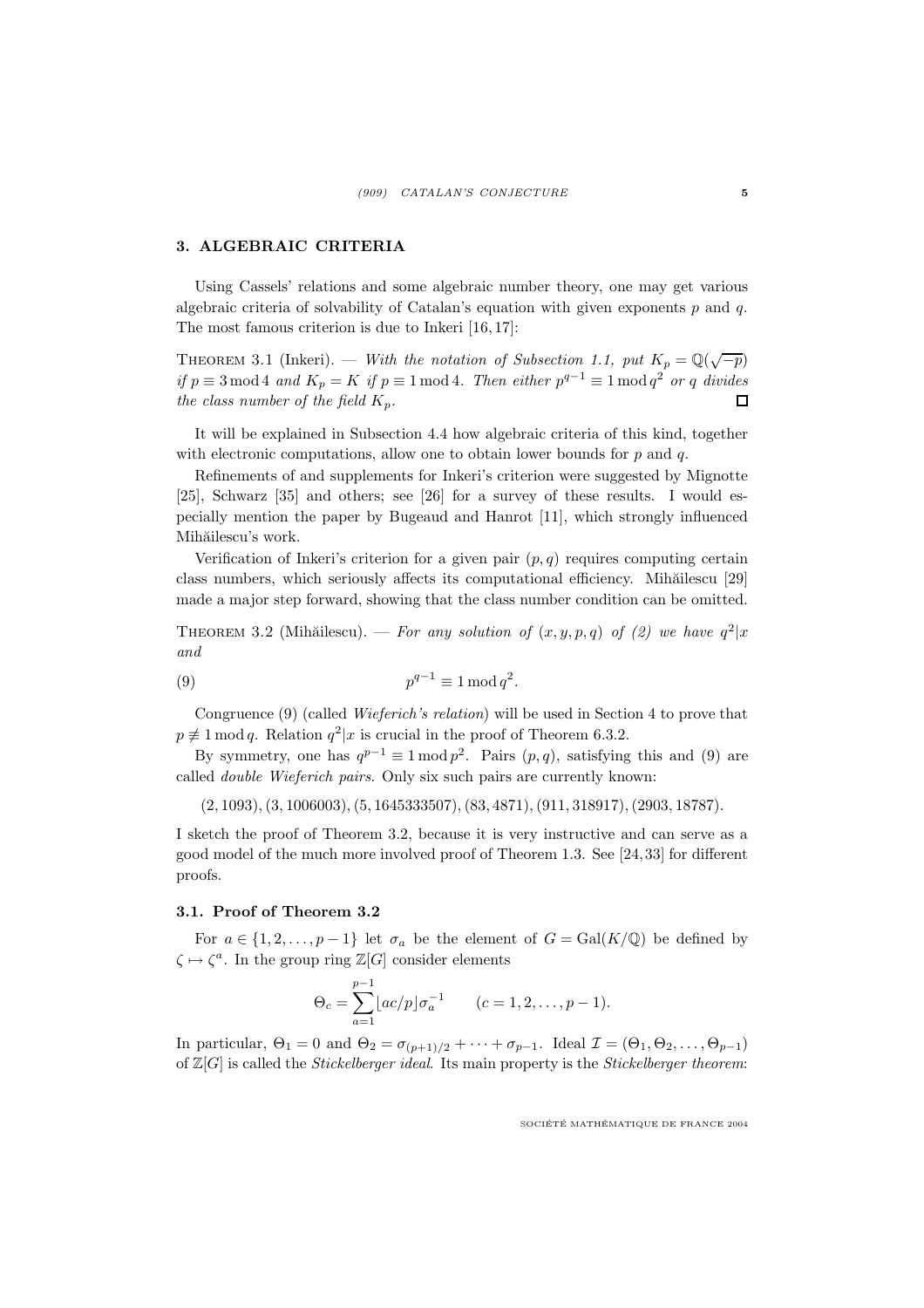any  $\Theta \in \mathcal{I}$  annihilates the class group of K. That is, for any ideal  $\mathfrak{a}$  of K and any  $\Theta \in \mathcal{I}$ , the ideal  $\mathfrak{a}^{\Theta}$  is principal. See [39, Section 6.2] for the details.

Let  $\iota = \sigma_{n-1}$  be the complex conjugation. Mihăilescu proves the following assertion.

PROPOSITION 3.1.1. — For any  $\Theta \in (1 - \iota)\mathcal{I}$ , the element  $(x - \zeta)^{\Theta}$  is a q-th power in K.

*Proof.* — Write  $\Theta = (1 - \iota)\Theta'$ , where  $\Theta' \in \mathcal{I}$ . Put  $\lambda := (x - \zeta)/(1 - \zeta)$ . By Corollary 2.2 the principal ideal ( $\lambda$ ) is a q-th power: ( $\lambda$ ) =  $\mathfrak{a}^q$ . By the Stickelberger theorem  $\mathfrak{a}^{\Theta'}$  is a principal ideal, say, ( $\alpha$ ). It follows that  $(\lambda^{\Theta'}) = (\alpha)^q$ , or  $\lambda^{\Theta'} = \eta \alpha^q$ , where  $\eta$  is a unit of K. We obtain

(10) 
$$
(x - \zeta)^{\Theta} = \left(\frac{1 - \zeta}{1 - \overline{\zeta}}\right)^{\Theta'} \frac{\eta}{\overline{\eta}} \left(\frac{\alpha}{\overline{\alpha}}\right)^{q}.
$$

Since  $\eta$  is a unit,  $\eta/\overline{\eta}$  is a root of unity<sup>(1)</sup>. The quotient  $(1-\zeta)/(1-\overline{\zeta})$  is a root of unity as well. Thus,  $(x - \zeta)^{\Theta}$  is a q-th power times a root of unity. Since any root of unity in K is a q-th power, so is  $(x - \zeta)^{\Theta}$ .  $\Box$ 

*Proof of q*<sup>2</sup>|x. — Since  $(1 - \zeta x)^{\Theta}$  is equal to  $(x - \zeta)^{\Theta}$  times a root of unity, it is a q-th power as well. On the other hand,  $q|x$  implies that  $(1 - \zeta x)^{\Theta} \equiv 1 \mod q$ . Since q is unramified in K, this implies that  $(1 - \zeta x)^{\Theta} \equiv 1 \mod q^2$  (cf. Proposition 5.3.1 below).

However, if  $\Theta = \sum_{\sigma \in G} n_{\sigma} \sigma$ , then a quick calculation shows that

$$
(1 - \zeta x)^{\Theta} \equiv 1 - x \sum_{\sigma \in G} n_{\sigma} \zeta^{\sigma} \mod q^2.
$$

It follows that either  $q^2|x$  or  $q|\sum_{\sigma\in G}n_{\sigma}\zeta^{\sigma}$ . In the latter case  $q|n_{\sigma}$  for any  $\sigma\in G$ . However, this is not true if, for instance,

$$
\Theta = (1 - \iota)\Theta_2 = -\sigma_1^{-1} - \dots - \sigma_{(p-1)/2}^{-1} + \sigma_{(p+1)/2}^{-1} + \dots + \sigma_{p-1}^{-1}.
$$
  

$$
\Box.
$$

Thus,  $q^2$ 

*Proof of (9)*. — This is just an elementary exercise. Since  $q^2|x$ , the first equality in (3) implies that

$$
(11) \t\t\t\t $p^{q-1}a^q \equiv -1 \mod q^2.$
$$

Since  $p^{q-1} \equiv 1 \mod q$ , we have  $a^q \equiv -1 \mod q$ , which implies  $a^q \equiv -1 \mod q^2$ , which, together with (11), implies (9).  $\Box$ 

<sup>&</sup>lt;sup>(1)</sup>It is an algebraic integer, and for any  $\sigma \in G$  we have  $|(\eta/\overline{\eta})^{\sigma}| = 1$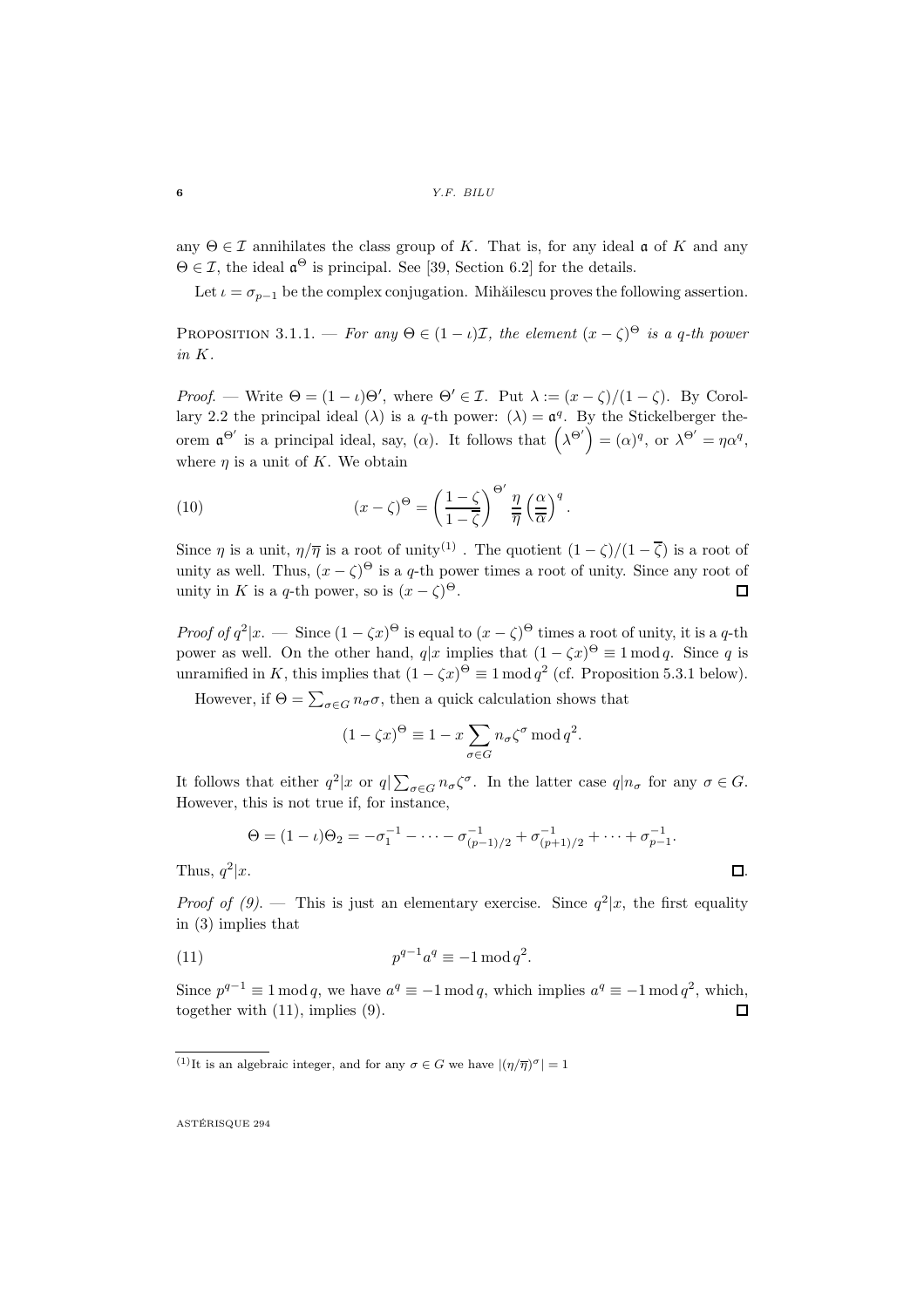# 4. LOGARITHMIC FORMS, TIJDEMAN'S ARGUMENT AND THE **RELATION**  $p \not\equiv 1 \mod q$

As I mentioned in the introduction, Tijdeman [37] applied Baker's theory of logarithmic form to establish an effective upper bound for the solutions, reducing the problem to a finite computation. In this section we use Tijdeman's argument and electronic computations due to Mignotte and Roy to prove the following important theorem.

THEOREM 4.1. — Let  $(x, y, p, q)$  be a solution of (2). Then  $p \not\equiv 1 \mod q$ .

The relation  $p \not\equiv 1 \mod q$  is indispensable for Mihăilescu's proof. It is repeatedly used in Section 6 and in the proof of Theorem 6.3.2. A reader ready to take Theorem 4.1 for granted may skip the rest of this section.

When writing this section, I profited a lot from helpful explanations and suggestions of Maurice Mignotte and Andrew Glass.

#### 4.1. Logarithmic forms

In this subsection we recall Baker's lower bound for logarithmic forms

$$
\Lambda = b_1 \log \alpha_1 + \cdots + b_n \log \alpha_n.
$$

Here  $b_1, \ldots, b_n$  are non-zero integers and  $\alpha_1, \ldots, \alpha_n$  are usually algebraic numbers. To avoid unnecessary technicalities, we shall assume that  $\alpha_1, \ldots, \alpha_n$  are *positive ra*tional numbers, distinct from 1. This is totally sufficient for applications in Catalan's problem.

Define the height of a rational number  $\alpha = \mu/\nu$  (where  $\mu$  and  $\nu$  are relatively prime integers) by  $h(\alpha) = \log \max\{|\mu|, |\nu|\}$ . Assume that  $\Lambda \neq 0$ . Then it is rather easy to bound  $|\Lambda|$  from below. Indeed,  $e^{\Lambda} - 1$  is a non-zero rational number with denominator bounded by  $e^{(h(\alpha_1)+\cdots+h(\alpha_n))B}$ , where

$$
B=\max\{|b_1|,\ldots,|b_n|\}.
$$

It follows that

(12) 
$$
|\Lambda| \gg e^{-(h(\alpha_1)+\cdots+h(\alpha_n))B},
$$

where here and below in this subsection the positive constants implied by  $O(\cdot)$ ,  $\ll$  and  $\gg$  are absolute and effective.

However,  $(12)$  is too weak for applications: one needs  $o(B)$  in the exponent. Such an estimate was obtained by Gelfond [14] for  $n = 2$  and by Baker [2–5] in the general case. Baker's inequality belongs to the top arithmetical results of the twentieth century.

The modern estimate [7, 22, 23, 38] is of the form

(13) 
$$
|\Lambda| \geqslant e^{-c(n)h(\alpha_1)\cdots h(\alpha_n)\log B}
$$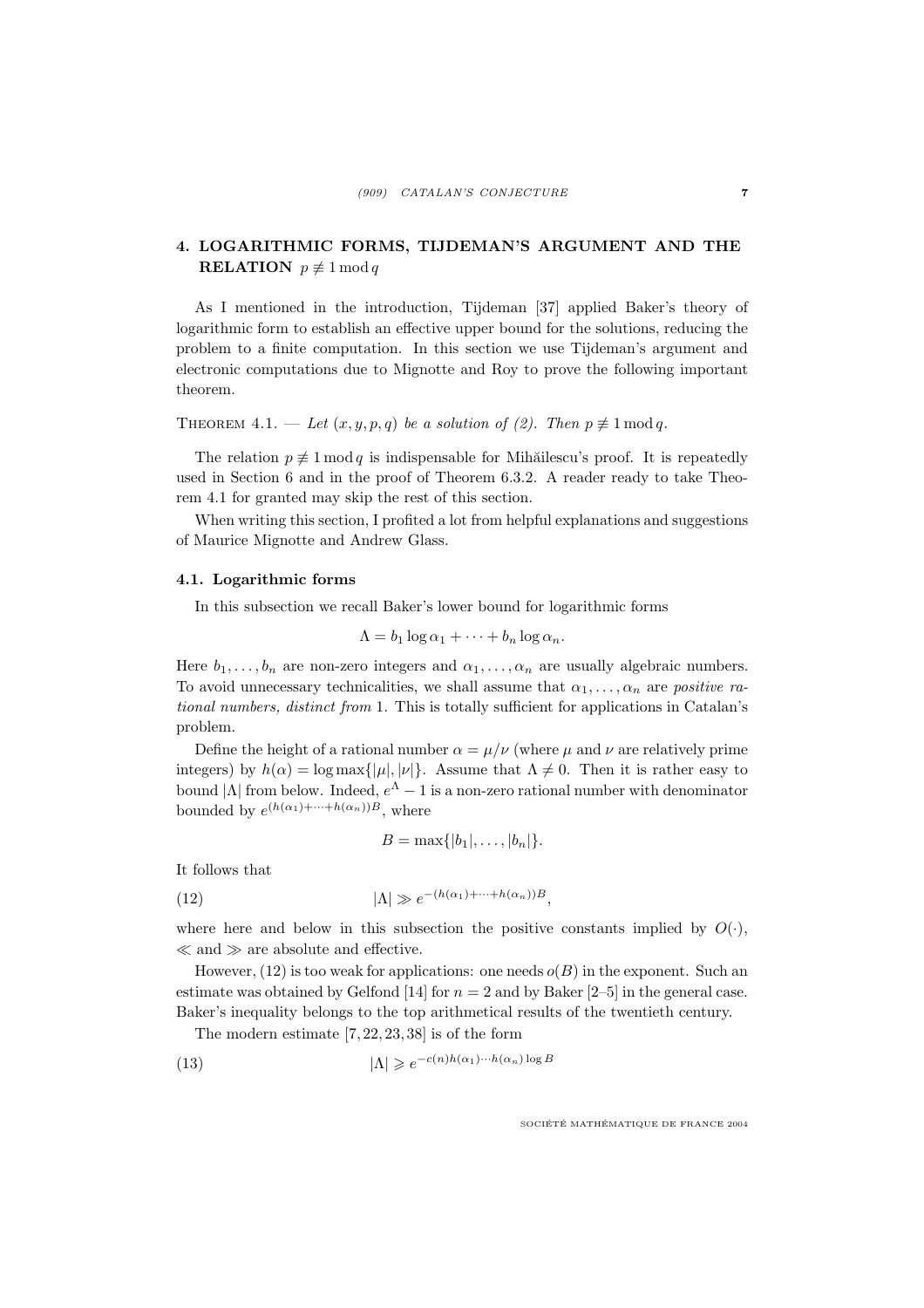(provided  $\Lambda \neq 0$ .) See the recent volume [40] for the history of the subject and the present state of art.

When one wants to be explicit, the numerical value of the constant  $c(n)$  becomes vital. For growing n, the best result is due to Matveev  $[22, 23]$ , who showed that one may take  $c(n) = c^n$  with an explicit absolute constant c.

However, in Catalan's problem one uses (13) only with  $n = 2$  and  $n = 3$ . Therefore it is practical to have special bounds for these two cases, which are numerically sharper than the general bound (13). Such bounds were obtained by Laurent, Mignotte and Nesterenko  $[20]$  for binary forms and by Bennett *et al.* [8] for ternary forms. Here is a simplified form of the Laurent-Mignotte-Nesterenko result (see Corollary 2 from [20, Section 2]), to be used in Subsection 4.3 below.

PROPOSITION 4.1.1. — Let  $\alpha_1, \alpha_2$  be multiplicatively independent positive rational numbers and  $b_1, b_2$  positive integers. Let  $A_1, A_2$  be real numbers satisfying  $A_i \ge \max\{h(\alpha_i), 1\}$  for  $i = 1, 2$ . Put  $B = b_1/A_2 + b_2/A_1$  and  $\Lambda = b_1 \log \alpha_1 - b_2 \log \alpha_2$ . Then

(14) 
$$
\log |\Lambda| \geq -24.34 \left( \max \left\{ \log B + 0.14, 21 \right\} \right)^2 A_1 A_2.
$$

This is asymptotically weaker than  $(13)$  when B grows (because  $\log B$  is replaced by  $(\log B)^2$ , but for small B inequality (14) is very sharp numerically.

I do not formulate the result of [8], because it is very involved and will not be used here.

#### 4.2. An informal introduction to Tijdeman's argument

In this subsection we assume that  $p > q$ . In Catalan's problem, the most obvious logarithmic form to try is  $\Lambda = p \log |x| - q \log |y|$ . The upper estimate is obvious:  $|\Lambda| \leqslant |x|^{-p}$ . The lower estimate coming from (13) is  $|\Lambda| \geqslant e^{-O(p \log |x| \log |y|)}$ , and comparing the two estimates does not yield any interesting consequence.

Tijdeman's [37] brilliant idea was to use  $\Lambda = q \log |y + 1| - p \log |x|$ . Upper bound is now slightly worse:  $\Lambda | \ll q |y|^{-1}$ . For the lower bound, we use Cassels' relations (6) to obtain  $\Lambda = p \log \alpha - q \log q$ , where  $\alpha = (q|b|)^{q-1}u^{-1}$  (recall that  $u > 0$ ). It is easy to show (see Subsection 4.3) that  $h(\alpha) = \log |u| + O(1) \leq (q/p) \log |y| + O(1)$ . Now (13) implies that  $|\Lambda| \geq e^{-O((q/p)\log|y|\log q\log p)}$ , which, compared with the lower estimate, implies that

$$
(15) \t\t\t p \ll q \log q \log p.
$$

If (14) is used instead of (13), then one obtains the slightly weaker inequality

$$
(16)\qquad \qquad p \ll q \log q(\log p)
$$

Similarly, using

$$
\Lambda = q \log |y + 1| - p \log |x - 1| = pq \log \beta - q \log q + p \log p
$$

2 .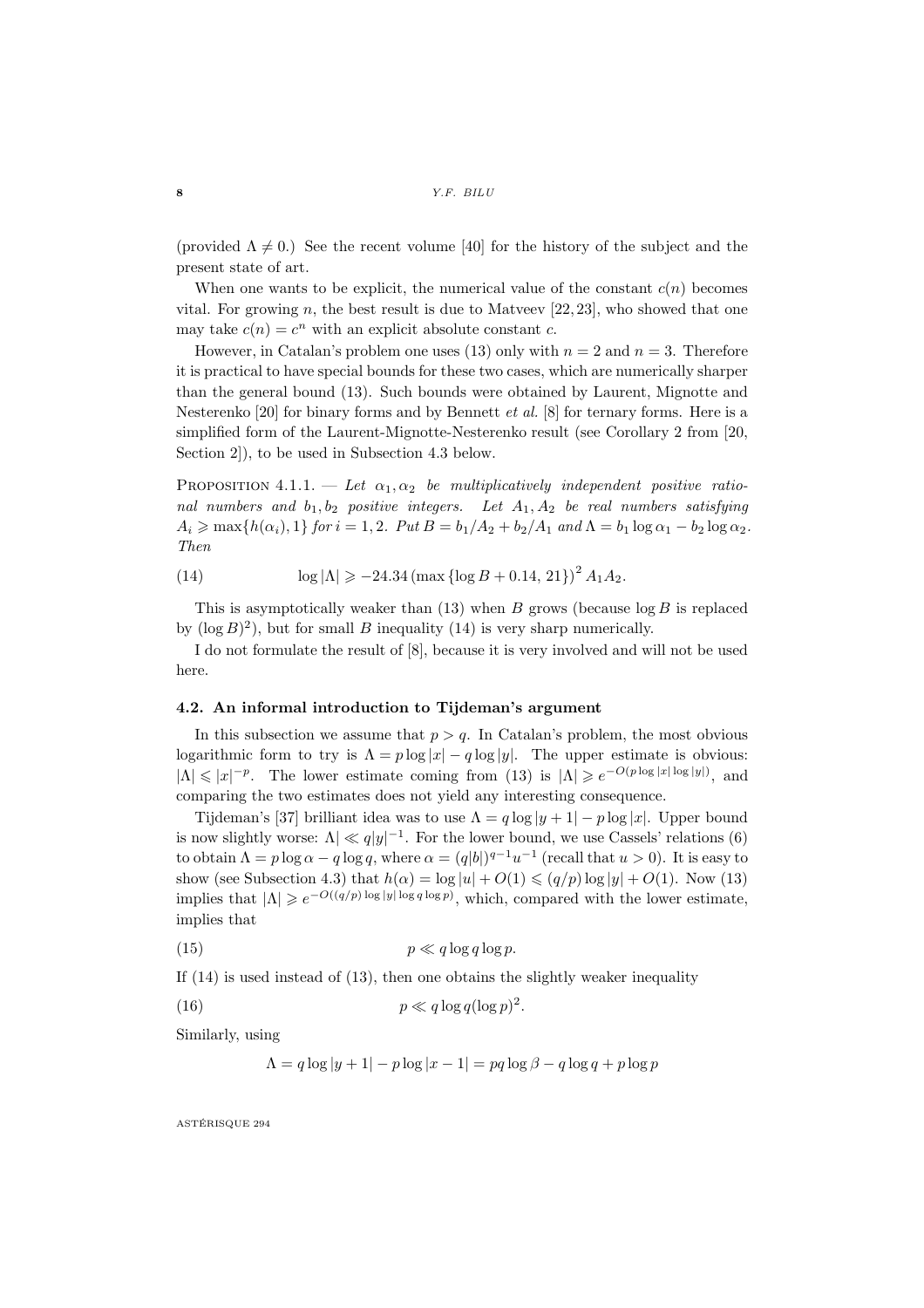with  $\beta = \frac{bq}{ap}$ , one obtains the estimate

(17) 
$$
q \ll (\log p)^2 \log q.
$$

Together with  $(15)$  this implies an effective upper bound for p, as wanted.

As I already mentioned in Subsection 4.1, Tijdeman's argument does not require the full strength of Baker's inequality. One needs a lower bound for binary logarithmic forms to obtain (15) and a lower bound for ternary logarithmic form to obtain (17).

Langevin [19] made Tijdeman's work explicit by proving that  $p, q \leq 10^{110}$ . This bound has been refined several times until O'Neil [32] (see also [10]) proved that  $p \leqslant 3.2 \cdot 10^{17}$  and  $q \leqslant 2.6 \cdot 10^{12}$ , and Mignotte [29] announced that  $p \leqslant 7.8 \cdot 10^{16}$  and  $q \leq 7.2 \cdot 10^{11}$ . Mignotte used the already mentioned bounds for binary and ternary logarithmic forms from [20] and [8], respectively.

#### 4.3. Explicit Tijdeman's inequality

In this subsection we apply Proposition 4.1.1 to obtain an explicit analogue of (16).

PROPOSITION 4.3.1. — For any solution of (2) we have

(18) 
$$
p \le 24.34 q \left( \max \left\{ \log \frac{p+1}{\log q} + 0.14, 21 \right\} \right)^2 \log q.
$$

Inequality (18) will be used in Subsection 4.5. It is less sharp than the corresponding results from [27] and [10], but easier to prove and sufficient for our purposes.

*Proof of Proposition 4.3.1.* — We may assume that

$$
(19) \t\t\t\t\t p \geqslant 10000 \, q \log q,
$$

and, in particular,  $p > q$ , since otherwise (18) holds trivially.

As indicated in Subsection 4.2, we will compare upper and lower estimates for the quantity

$$
\Lambda = q \log |y + 1| - p \log |x| = p \log \alpha - q \log q,
$$

with  $\alpha = (q|b|)^{q-1}u^{-1}$ , where  $b \in \mathbb{Z}$  and  $u \in \mathbb{Z}_{>0}$  are defined in Proposition 2.1.

The upper estimate is trivial. Rewriting Catalan's equation (2) as

$$
p \log |x| = q \log |y| + \log(1 + y^{-q}),
$$

we obtain

(20) 
$$
\Lambda = q \log (1 + y^{-1}) - \log (1 + y^{-q}).
$$

Since  $|\log(1+t)| \leq 2|t|$  for  $|t| \leq 1/2$ , this implies that

(21) 
$$
|\Lambda| \leq 2|y|^{-q} + 2q|y|^{-1} \leq 3q|y|^{-1},
$$

and  $|\Lambda| < 1$  by (8). Equality (20) implies also that  $\Lambda \neq 0$ : the first term always dominates over the second one.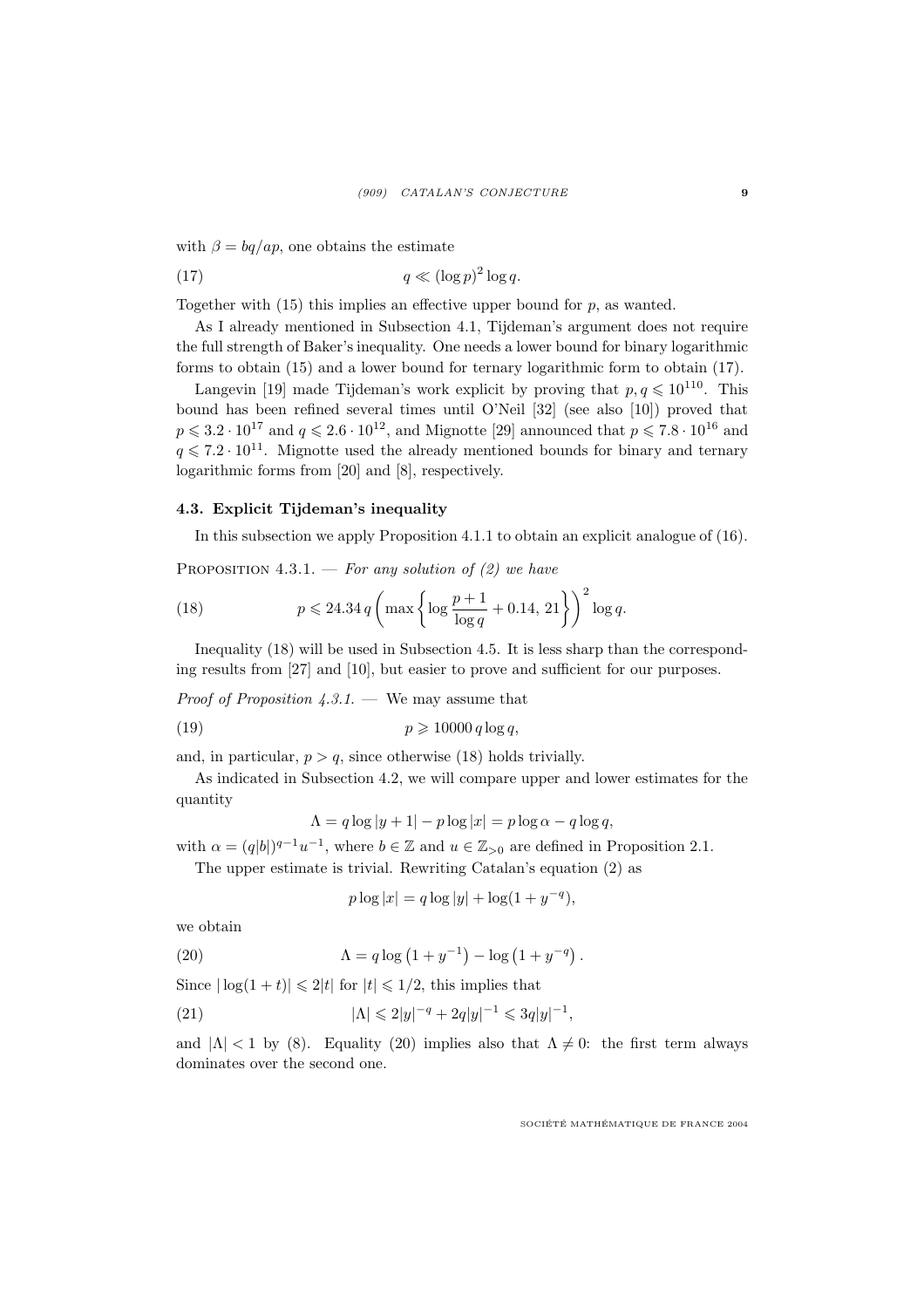$10$   $Y.F. \; BILU$ 

For the lower bound, let us estimate  $h(\alpha)$ . Since

 $\log ((q|b|)^{q-1}) = \log u + (\Lambda + q \log q)/p \leq \log u + 1,$ 

we have  $h(\alpha) \leq \log u + 1$ . Also, q and  $\alpha$  are multiplicatively independent: otherwise,  $\Lambda$  would have been a multiple of log q, contradicting the previously established inequality  $0 < |\Lambda| < 1$ .

Thus, we are in a position to use Proposition 4.1.1. We obtain

(22) 
$$
\log |\Lambda| \geq -24.34 \left( \max \left\{ \log B + 0.14, 21 \right\} \right)^2 \left( \log u + 1 \right) \log q
$$

with  $B = p/\log q + q/(\log u + 1)$ . Proposition 2.3 and (19) imply that

(23) 
$$
u \geqslant q^{p-2} \geqslant e^{9000 q(\log q)^2}
$$

Hence  $B \leqslant (p+1)/\log q$ . Substituting this into (22) and combining the resulting inequality with (21), we obtain

.

(24) 
$$
\frac{\log |y|}{\log u} \le 24.34 \left( \max \left\{ \log \frac{p+1}{\log q} + 0.14, 21 \right\} \right)^2 \log q \left( 1 + \frac{1}{\log u} \right) + \frac{\log(3q)}{\log u}.
$$

Further, (6) implies that  $q|y|^{q-1} \geqslant qu^p$ , whence

(25) 
$$
p \le (q - 1) \frac{\log |y|}{\log u}
$$
  
 $\le 24.34(q-1) \left( \max \left\{ \log \frac{p+1}{\log q} + 0.14, 21 \right\} \right)^2 \log q \left( 1 + \frac{1}{\log u} \right) + \frac{(q-1) \log(3q)}{\log u}.$ 

Using  $(19)$  and  $(23)$ , one easily shows that the right-hand side of  $(25)$  does not exceed the right-hand side of (18). The proposition is proved.  $\Box$ 

#### 4.4. Lower bounds for  $p$  and  $q$

One can bound exponents  $p$  and  $q$  from below, using algebraic criteria (see Section 3) and electronic computations. This has been realized by Mignotte and Roy [27– 29]. To show that  $q \geq Q_0$ , one has to verify an algebraic criterion (Inkeri's or other), for all pairs  $(p, q)$  satisfying  $q \leq Q_0$ ,  $p > q$  and (18). Actually, Mignotte and Roy used sharper, than  $(18)$ , inequalities.

With Inkeri-type criteria, Mignotte and Roy managed to prove that

$$
\min\{p,q\} \geqslant 10^5,
$$

using several months of computations. With Mihăilescu's criterion (Theorem 3.2) this required only a few hours of computations, and with one month of computations they managed to prove that  $\min\{p, q\} \geq 10^7$ . I am aware about the computations of Grantham and Wheeler showing that  $\min\{p, q\} \geq 3.2 \cdot 10^8$  but I have never seen this result announced in print.

Inequality (26) will be used in Subsection 4.5.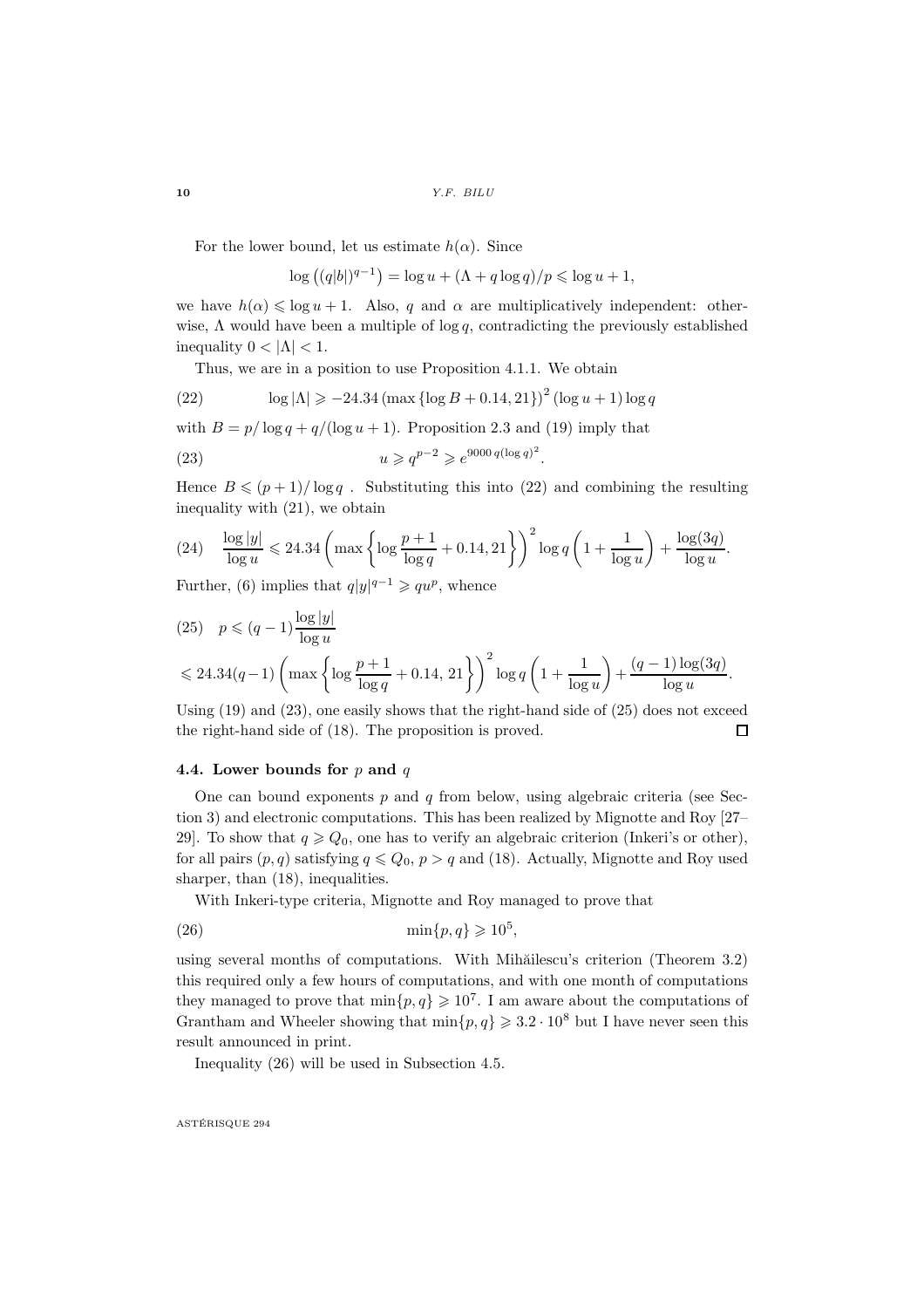## 4.5. Proof of Theorem 4.1

First of all, we deduce from Proposition 4.3.1 the following consequence.

PROPOSITION 4.5.1.  $-If q \ge 28000$  then  $p \le 4 q^2$ .

Proof. — Assume first that

$$
\log\frac{p+1}{\log q} + 0.14 \leqslant 21.
$$

Then (18) reads  $p \le 10734 q \log q$ , and  $p \ge 4 q^2$  would imply  $q \le 2683.5 \log q$ , which is wrong for  $q \ge 28000$ .

Now assume that

$$
\log\frac{p+1}{\log q} + 0.14 \geqslant 21.
$$

Then (18) reads

$$
p \leqslant 24.34 \, q \left(\log\frac{p+1}{\log q} + 0.14\right)^2 \log q.
$$

Since  $0.14 - \log \log q \le 0.14 - \log \log 28000 \le -2.18$ , this implies that

(27) 
$$
\frac{p}{(\log(p+1)-2.18)^2} \leq 24.34 q \log q.
$$

It is easy to show, calculating the derivative, that the left hand-side of (27), viewed as a function in p, increases when  $p \ge 67$ . Hence, assuming that  $p \ge 4q^2$ , we may replace in (27)  $p$  by  $4q^2$ , which would result in the inequality

$$
q \leqslant 6.085 \left( \log \left( 4 q^2 + 1 \right) - 2.18 \right)^2 \log q.
$$

Since  $\log (4q^2 + 1) - 2.27 \leq \log q^2$ , we obtain the inequality  $q \leq 24.34(\log q)^3$ , which is contradictory for  $q \ge 28000$ .  $\Box$ 

*Proof of Theorem 4.1.* — Assume that  $p \equiv 1 \mod q$ . Wieferich's relation (9) implies that  $p \equiv 1 \mod q^2$ . Since p is odd, it cannot be equal to  $q^2 + 1$  or  $3q^2 + 1$ . Also,  $p \neq 2q^2 + 1$ , because the latter number is divisible by 3. (This simple, but important observation is due to Mignotte.) Thus,  $p \geqslant 4q^2 + 1$ . On the other hand (26) and Proposition 4.5.1 imply that  $p \leq 4q^2$ , a contradiction.

Remark  $4.2.$  — Inequality (26) is the only result, used by Mihăilescu, that depends on electronic computations. One can avoid using it, showing instead that there exist no pairs  $(p, q)$  satisfying  $q < 28000$ ,

$$
1 + 4q^2 \leqslant p \leqslant 24.34 \, q \left( \max \left\{ \log \frac{p+1}{\log q} + 0.14, \, 21 \right\} \right)^2 \log q,
$$

 $p \equiv 1 \mod q^2$  and  $q^{p-1} \equiv 1 \mod p^2$ .

The running time of the corresponding PARI-script (written by Preda Mihăilescu at my request) is about 1 minute on a modern computer.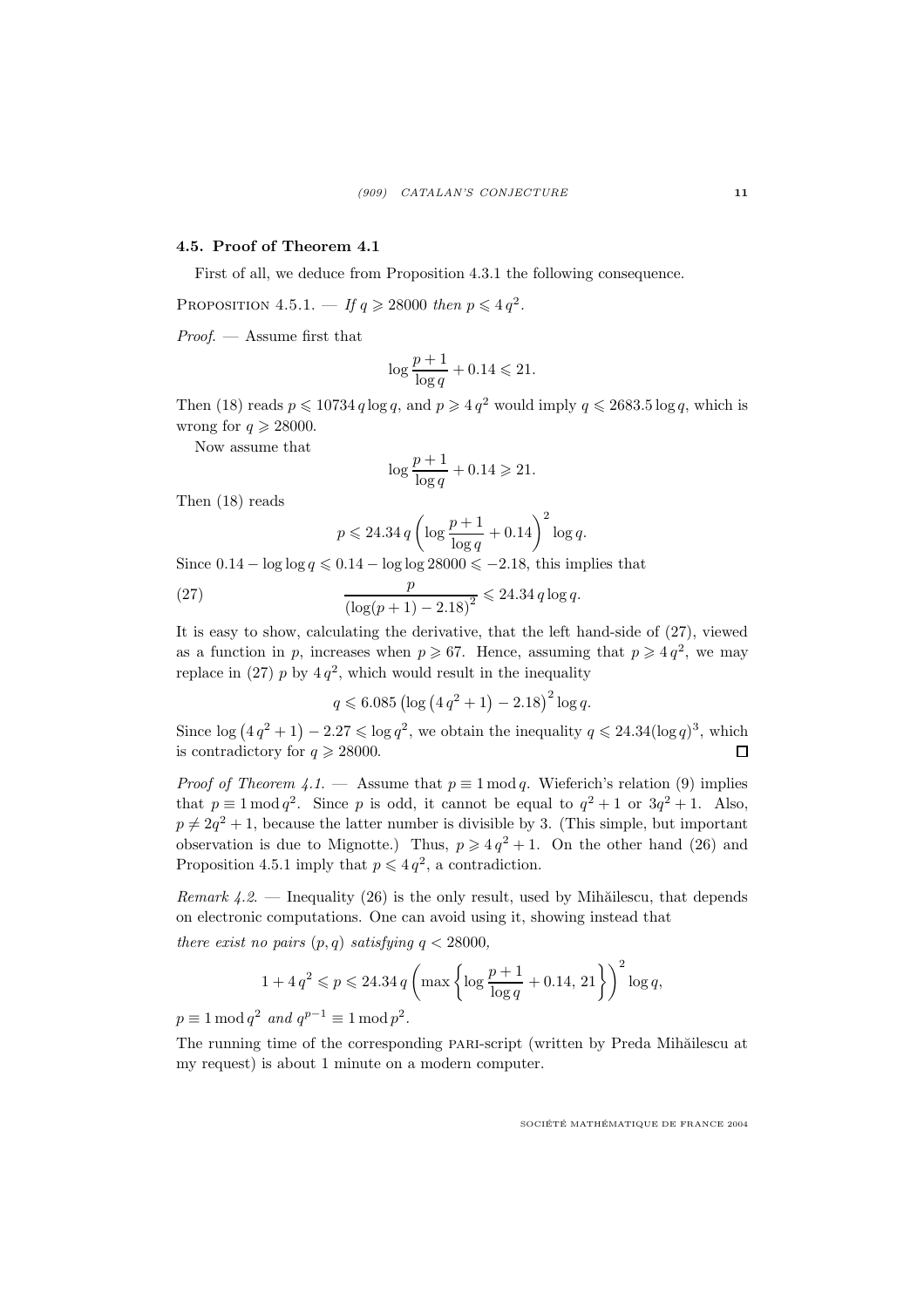Still, it would be very interesting to find a purely algebraic proof of  $p \not\equiv 1 \mod q$ , or, at least, a proof independent of electronic computations. Recently Mihăilescu found such a proof, see [9, 31].

## 5. GENERALITIES

In this section we recall some simple results about modules over commutative rings and several other facts to be used in the proof. They are certainly well-known, but it was easier for me to supply direct proofs than to look for suitable references.

All rings in this section are *commutative and with unity*. An ideal  $\mathfrak{a}$  of a ring R is *radical* if  $R/\mathfrak{a}$  has no non-zero nilpotent elements.

#### 5.1. Rings and modules

Let R be a ring and M an R-module. Given a subset  $S \subseteq M$ , we denote by  $\text{ann}_R(S)$ the ideal of annihilators of  $S$  in  $R$ . When no confusion is possible, we omit the index and write  $\text{ann}(S)$ . In this subsection *isomorphic* means R-isomorphic. For instance, a cyclic R-module M is (non-canonically) isomorphic to  $R/\text{ann}(M)$ .

The following property of cyclic modules is immediate.

PROPOSITION 5.1.1. — Let M be a cyclic R-module. Then any quotient of M is cyclic. If  $R$  is a principal ideal ring, then any submodule of  $R$  is cyclic as well.  $\Box$ 

PROPOSITION 5.1.2. — Let R be a ring and M a finitely generated R-module. Let b be an ideal of R such that  $\mathfrak{b}$  + ann  $_R(M)$  is a radical ideal of R. Then  $\dim_{R/b}(M/\mathfrak{b}M)$ is the image of  $\operatorname{ann}_R(M)$  in  $R/\mathfrak{b}$ .

*Proof.* — We have to prove that for any  $\alpha \in R$  one has

 $\alpha M \subseteq \mathfrak{b}M \Longleftrightarrow \alpha \in \mathfrak{b} + \operatorname{ann}_R(M).$ 

Implication " $\Leftarrow$ " is obvious, so we are left with " $\Rightarrow$ ". Let  $\varphi$  be an endomorphism of M such that  $\varphi(M) \subseteq \mathfrak{b}M$ . Then, according to [1, Proposition 2.4], there exist a positive integer n and  $\beta_1, \ldots, \beta_n \in \mathfrak{b}$  such that  $\varphi^n + \beta_1 \varphi^{n-1} + \cdots + \beta_n = 0$ . For  $\varphi$  equal to multiplication by  $\alpha$  this means that  $\alpha^n + \beta_1 \alpha^{n-1} + \cdots + \beta_n \in \text{ann}(M)$ . Thus,  $\alpha^n \in \mathfrak{b} + \text{ann}(M)$ . Since the latter ideal is radical, we obtain  $\alpha \in \mathfrak{b} + \text{ann}(M)$ , which proves "⇒". П

PROPOSITION 5.1.3. — Let R be a direct product of finitely many fields:  $R = \prod$  $\prod_{\alpha\in A} K_{\alpha},$ where each  $K_{\alpha}$  is a field. Then we have the following.

(1) If  $B \subseteq A$  then the set  $\mathcal{I}(B) := \{(x_\alpha)_{\alpha \in A} : x_\alpha = 0 \text{ for } \alpha \in B\}$  is an ideal of R, and all ideals are of this form. In particular, any quotient of  $R$  is itself a direct product of fields.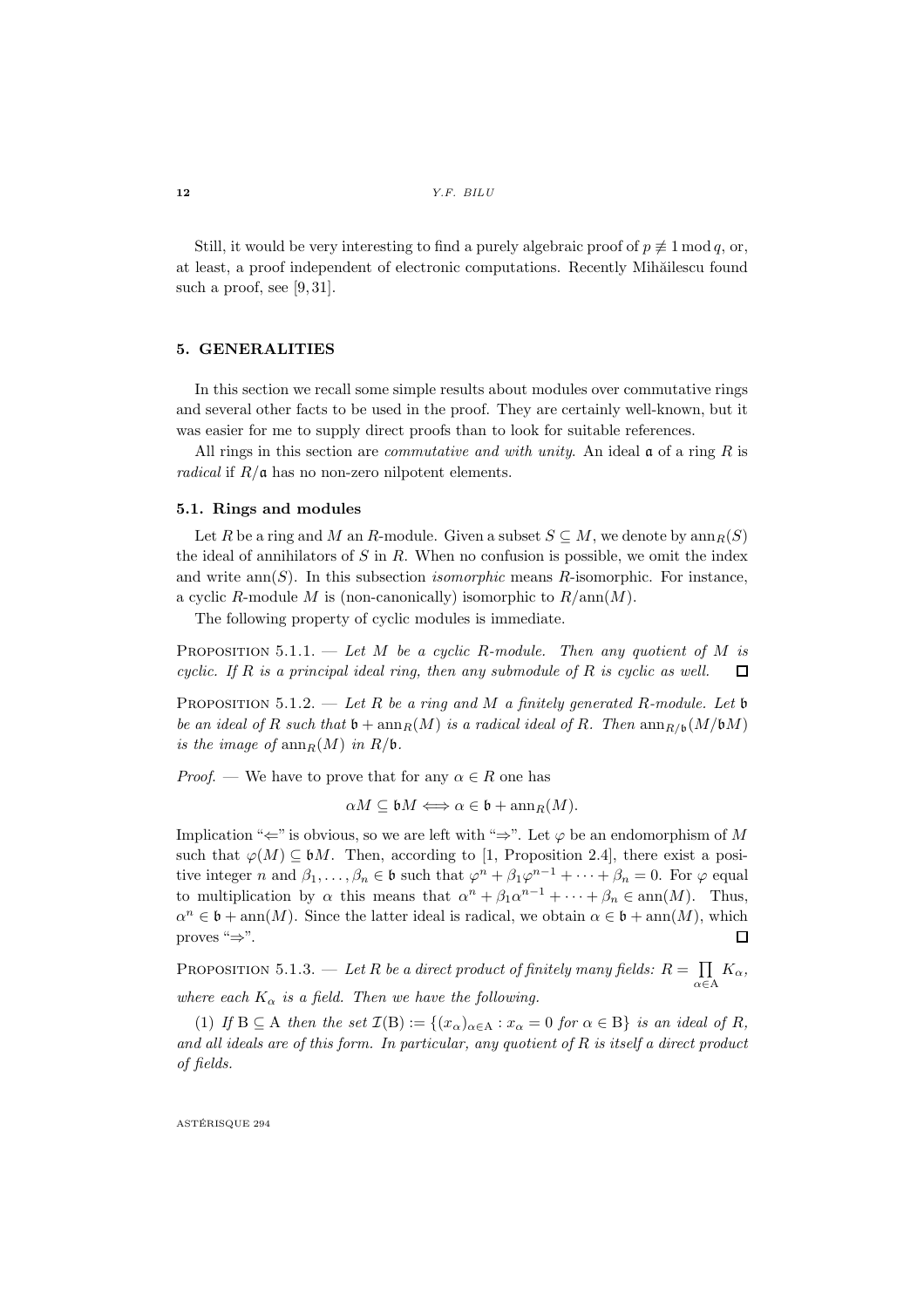(2) For any ideals  $\mathcal{I}, \mathcal{I}' \leq R$  one has  $\mathcal{I}\mathcal{I}' = \mathcal{I} \cap \mathcal{I}'$ . Moreover, for any  $b \in \mathcal{I}\mathcal{I}'$  there exist  $a \in \mathcal{I}$  and  $a' \in \mathcal{I}'$  such that  $b = aa'$ . In particular,  $\mathcal{I}^2 = \mathcal{I}$ , and for any  $a \in \mathcal{I}$ there exist  $a_1, a_2 \in \mathcal{I}$  such that  $a = a_1 a_2$ .

(3) For any ideal  $\mathcal{I} \leq R$  there is a uniquely defined ideal  $\mathcal{I}^{\perp} \leq R$  such that  $\mathcal{II}^{\perp} = (0) \text{ and } \mathcal{I} + \mathcal{I}^{\perp} = R.$ 

(4) For any ideals  $\mathcal{I}, \mathcal{I}' \leq R$  one has

(28) 
$$
(\mathcal{I}\mathcal{I}')^{\perp} = \mathcal{I}^{\perp} + \mathcal{I}'^{\perp}, \quad (\mathcal{I} + \mathcal{I}')^{\perp} = \mathcal{I}^{\perp} \mathcal{I}'^{\perp}.
$$

Also,  $\mathcal{II}' = (0)$  if and only if  $\mathcal{I}' \subseteq \mathcal{I}^{\perp}$ .

(5) Let  $M$  a cyclic R-module and  $M'$  is a submodule  $M$ . Then

 $ann(M') + ann(M/M') = R$  and  $ann(M')ann(M/M') = ann(M)$ .

(6) Let M be an R-module. Then there exists  $a \in M$  such that  $ann(a) = ann(M)$ . In other words, M has a submodule isomorphic to  $R/\text{ann}(M)$ . In particular, if R is finite then  $|M| \geq R/\text{ann}(M)|$ , with equality if and only if M is cyclic.

*Proof.* — *Part 1* is obvious, and *parts 2–5* are its immediate consequences.

In the sequel we write  $\mathcal{I}(\alpha)$  for  $\mathcal{I}(\{\alpha\})$ . For  $\beta \in A$  denote by  $\mathbf{1}_{\beta}$  the element  $(x_{\alpha})_{\alpha\in A}\in R$  such that  $x_{\beta}=1$  and  $x_{\alpha}=0$  for  $\alpha\neq\beta$ . For any  $x\in R\setminus I(\beta)$  there exists  $y \in R$  such that  $yx = \mathbf{1}_{\beta}$ .

After this preparation we are ready to prove part 6. Let  $B \subseteq A$  be such that ann $(M) = \mathcal{I}(B)$ . I claim that for any  $\beta \in B$  there exists  $b_{\beta} \in M$  such that ann $(b_{\beta}) \subseteq \mathcal{I}(\beta)$ . Indeed, assume that for any  $b \in M$  there exists  $x \in R \setminus \mathcal{I}(\beta)$ such that  $xb = 0$ . Then, as follows from the previous paragraph,  $\mathbf{1}_{\beta}b = 0$  for any  $b \in M$ , which is a contradiction because  $\mathbf{1}_{\beta} \notin \text{ann}(M)$ .

Now put  $a = \sum_{\beta \in B} \mathbf{1}_{\beta} b_{\beta}$ . If  $x = (x_{\alpha})_{\alpha \in A} \in \text{ann}(a)$ , then for any  $\beta \in B$  one has  $0 = \mathbf{1}_{\beta} xa = \mathbf{1}_{\beta} xb_{\beta}$ . Hence  $\mathbf{1}_{\beta} x \in \mathcal{I}(\beta)$  by the choice of  $b_{\beta}$ , or, in other words,  $x_{\beta} = 0$ . Thus,  $x_{\beta} = 0$  for any  $\beta \in B$ . Hence  $x \in \mathcal{I}(B)$ , which proves part 6.  $\Box$ 

#### 5.2. Group rings

Let  $A$  be a commutative ring and  $G$  a finite abelian group. Consider the group ring A[G]. Define the weight of  $\Theta = \sum_{g \in G} n_g g \in A[G]$  by  $w(\Theta) = \sum_{g \in G} n_g \in A$ . The weight function is additive and multiplicative, defining thereby a ring homomorphism  $A[G] \stackrel{w}{\rightarrow} A$ . The kernel of this homomorphism is called the *augmentation ideal* of the group ring A[G]. It is generated over A by the elements of the form  $\sigma - \tau$ , where  $\sigma, \tau \in G$ .

The following proposition is true for any finite abelian groups, but we formulate it only for cyclic groups, which is sufficient for our purposes.

PROPOSITION 5.2.1. — Let G be a finite cyclic group of order n. Then we have the following.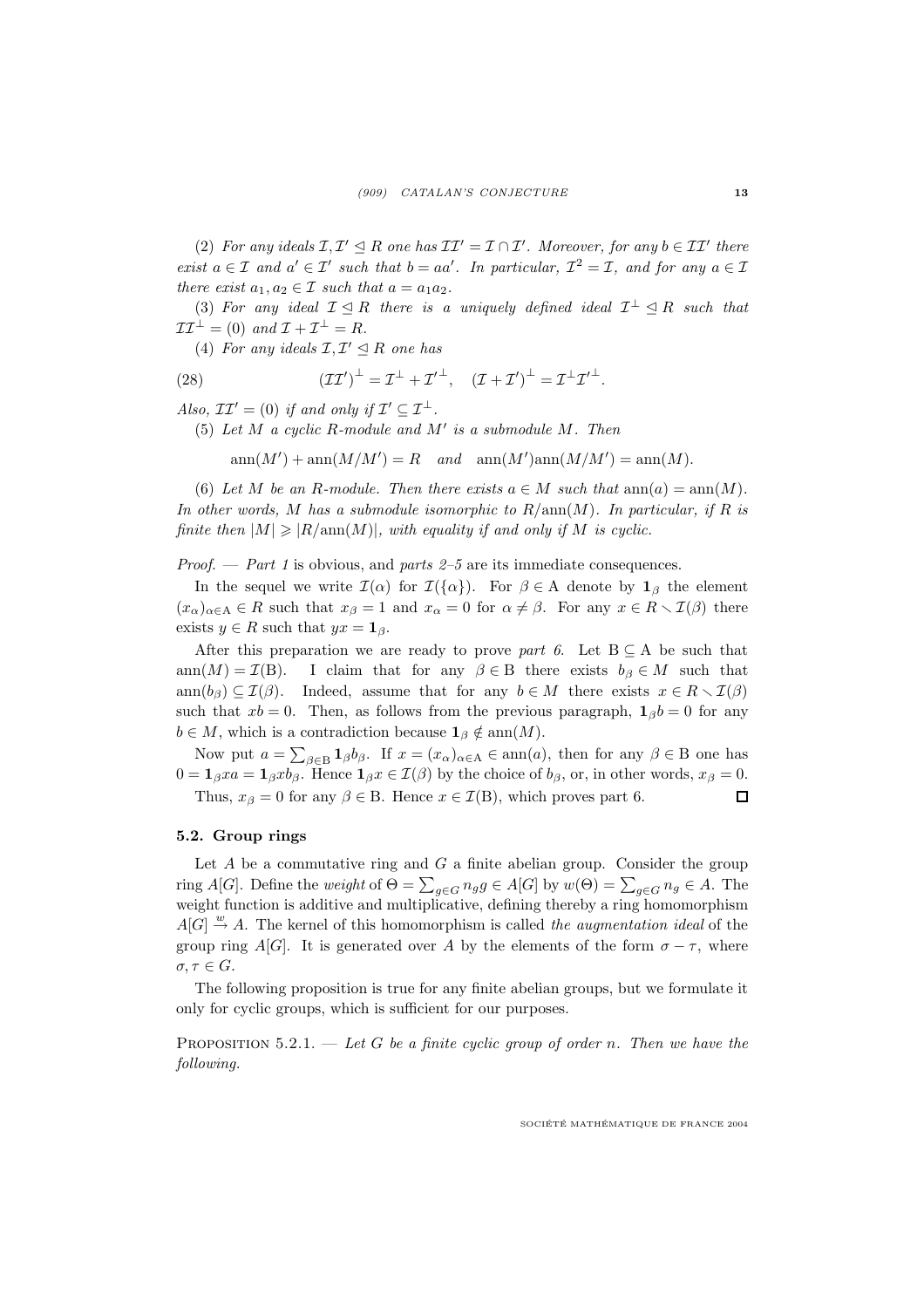(1) Let K be a field of characteristic not dividing n. Then the group ring  $K[G]$  is a direct product of finitely many fields.

(2) An ideal of the ring  $\mathbb{Z}[G]$  containing a prime number not dividing n is a radical *ideal of*  $\mathbb{Z}[G]$ .

*Proof.* — *Part 1* follows by observing that  $K[G] = K[x]/(x^n - 1)$ . Since the characteristic does not divide n, the polynomial  $x<sup>n</sup> - 1$  is separable over K, which means that  $K[x]/(x^n - 1)$  is a direct product of several finite extensions of K.

To prove part 2, let  $\mathfrak{a}$  be an ideal of  $\mathbb{Z}[G]$  containing a prime number q not dividing n. Then  $Z[G]/\mathfrak{a} = \mathbb{F}_q[G]/\mathfrak{a}'$ , where  $\mathbb{F}_q$  is the field of q elements and  $\mathfrak{a}'$  is the image of  $\mathfrak{a}$ in  $\mathbb{F}_q[G]$ . Part 1 implies that  $\mathbb{F}_q[G]$  is a direct product of fields, and hence so is  $\mathbb{F}_q[G]/\mathfrak{a}'$ (see Proposition 5.1.3:1). Thus,  $Z[G]/\mathfrak{a}$  has no non-zero nilpotents, as wanted. П

#### 5.3. Miscellaneous

PROPOSITION 5.3.1. — Let R be a ring and q a prime number such that the principal ideal  $(q)$  is radical. (In particular, the assumption is satisfied if K is a number field, q a prime number unramified in K and  $R = S^{-1} \mathcal{O}_K$ , where  $S \subset \mathcal{O}_K$  consists of elements co-prime with q.) Let  $\alpha, \beta \in R$  satisfy  $\alpha^q \equiv \beta^q \mod q$ . Then  $\alpha^q \equiv \beta^q \mod q^2$ .

*Proof.* — We have  $(\alpha - \beta)^q \equiv \alpha^q - \beta^q \equiv 0 \mod q$ . Since  $(q)$  is radical, this implies  $\alpha \equiv \beta \mod q$ , which, in turn, yields  $\alpha^q \equiv \beta^q \mod q^2$ .

PROPOSITION 5.3.2. — Let R be an integral domain and K its quotient field. Let

$$
\sum_{k=0}^{\infty} \frac{a_k}{k!} T^k, \quad \sum_{k=0}^{\infty} \frac{b_k}{k!} T^k \in K[[T]]
$$

be formal power series with the following properties:

 $a_k, b_k \in R$ ,  $a_k \equiv a^k \mod \mathfrak{a}$ ,  $b_k \equiv b^k \mod \mathfrak{a}$   $(k = 0, 1, ...)$ 

for some  $a, b \in R$  and an ideal  $a \triangleleft R$ . Then

$$
\left(\sum_{k=0}^{\infty} \frac{a_k}{k!} T^k\right) \left(\sum_{k=0}^{\infty} \frac{b_k}{k!} T^k\right) = \sum_{k=0}^{\infty} \frac{c_k}{k!} T^k
$$

with  $c_k \in R$  satisfying  $c_k \equiv (a+b)^k \mod \mathfrak{a}$ .

*Proof.* — We have  $c_k = \sum_{i=0}^k {k \choose i} a_i b_{k-i} \equiv \sum_{i=0}^k {k \choose i} a^i b^{k-i} = (a+b)^k$ , as wanted.

PROPOSITION 5.3.3. — Let m be a non-negative integer and  $\alpha$  a rational number with denominator b. Then for a sufficiently large positive integer N one has  $b^N\binom{\alpha}{m}\in\mathbb{Z}$ .

*Proof.* — Write  $\alpha = a/b$ . For any prime number p not dividing b we have

$$
\mathrm{ord}_p\big(a(a-b)\cdots(a-(m-1)b)\big)\geqslant \lfloor m/p\rfloor+\lfloor m/p^2\rfloor+\cdots=\mathrm{ord}_p(m!).
$$

whence the result.

ASTÉRISQUE 294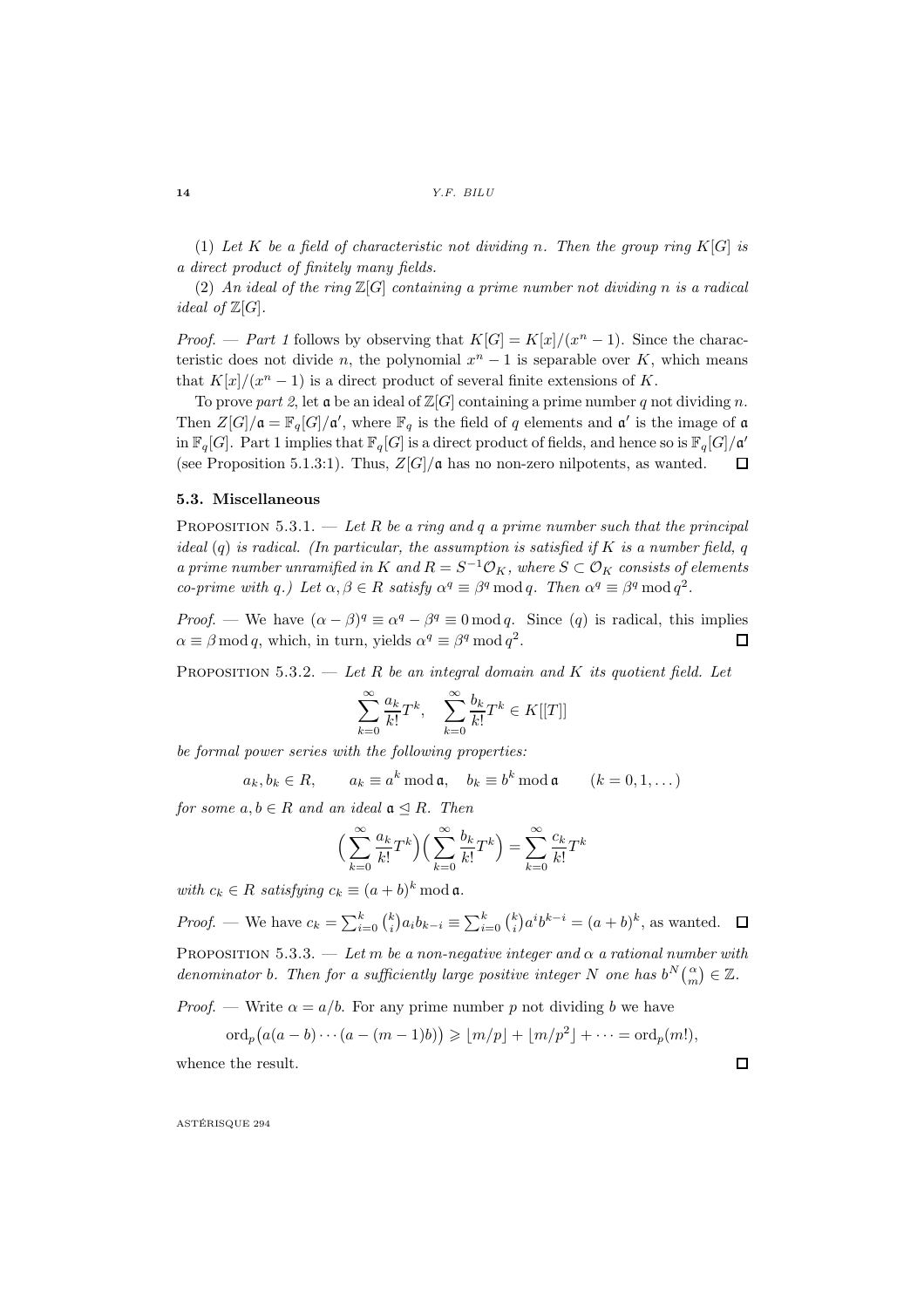# 6. OVERVIEW OF THE PROOF

In this section I give a general overview of the proof of Theorem 1.3 and show how it reduces to three more technical statements.

#### 6.1. Three steps

The structure of the proof of Theorem 1.3 resembles that of the proof of the statement  $q^2|x$  in Theorem 3.2. Recall that the latter argument consisted of three steps.

- (1) Find "many"  $\Theta \in \mathbb{Z}[G]$  such that  $(x \zeta)^{\Theta}$  is a q-th power.
- (2) Show that  $(x \zeta)^{\Theta}$  is a q-th power only if either  $q|\Theta$  or  $q^2|x$ .
- (3) Show that not all  $\Theta$  from step (1) are divisible by q.

The proof of Theorem 1.3 has steps  $(1)$  and  $(3)$ , but step  $(2)$  has to be replaced by the following much more difficult task:

(2<sup>\*</sup>) Show that  $(x - \zeta)^{\Theta}$  is a q-th power only if  $q|\Theta$ .

Unfortunately, we are able to verify step  $(2^*)$  only if  $\Theta$  is even, that is,  $(1 + \iota)|\Theta$ , where  $\iota \in G$  is the complex conjugation. This creates several serious problems.

First of all, there are too few even elements in the Stickelberger ideal (see [39, Example (a) after Theorem 6.10]). Hence we cannot use Stickelberger's theorem anymore, and have to find a substitute. Fortunately, such a substitute is available: it is the famous theorem of Thaine [36], who gave a (partial) analogue of Stickelberger's theorem for real abelian fields.

Second, now we have  $\Theta = (1 + \iota)\Theta'$  rather than  $\Theta = (1 - \iota)\Theta'$ . Hence instead of  $((1 - \overline{\zeta})/(1 - \zeta))^{i} (\eta/\overline{\eta})$ , as in (10), which is a root of unity, we have  $((1 - \overline{\zeta})(1 - \zeta))^{\Theta'} \eta \overline{\eta}$ , which is usually not a root of unity and *a priori* has no reasons to be a  $q$ -th power.

In Subsection 6.3 we reduce Theorem 2 to three statements, corresponding to steps  $(1)$ ,  $(2^*)$  and  $(3)$  above. But before, we need some preparations. It will be more convenient to work mod q. In the next subsection we introduce certain modules over the ring  $\mathbb{F}_q[G]$  which will play vital role in the sequel.

# 6.2. The ring  $R = \mathbb{F}_q[G]$  and some R-modules

In this subsection  $p$  and  $q$  are distinct odd prime numbers satisfying

$$
(29) \t\t\t\t\t p \not\equiv 1 \bmod q.
$$

As usual,  $\zeta$  is a primitive p-th root of unity,  $K = \mathbb{Q}(\zeta)$  and  $G = \text{Gal}(K/\mathbb{Q})$ .

Consider the group ring  $R = \mathbb{F}_q[G]$ . Relation (29) and Proposition 5.2.1:1 imply that  $R$  is a direct product of fields, and, in particular, *Proposition 5.1.3 applies to* this ring. This will be repeatedly used in the sequel.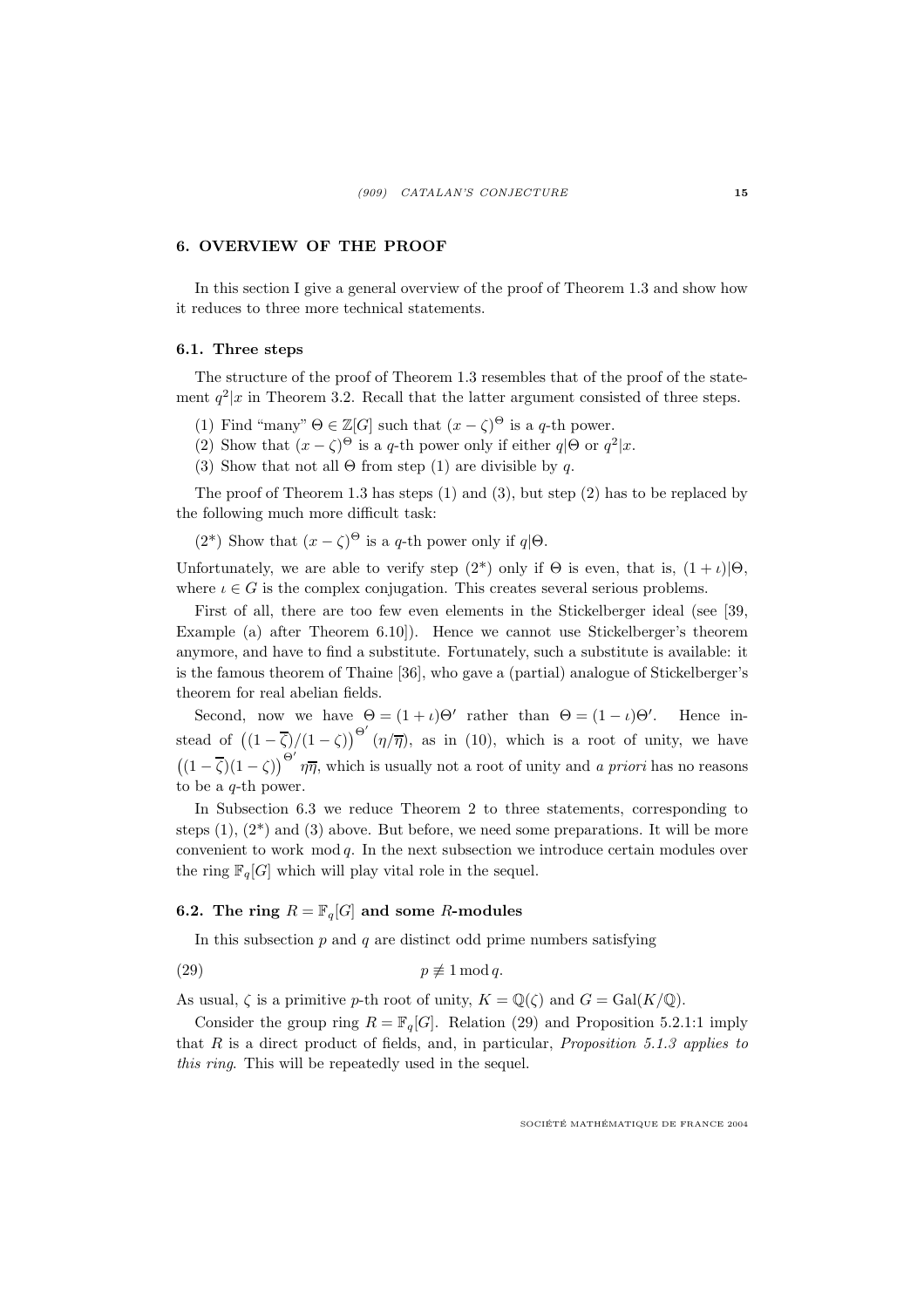$16$   $Y.F. \; BILU$ 

By Proposition 5.1.3, for any ideal  $\mathcal{I} \leq R$  there is a uniquely defined  $\mathcal{I}^{\perp} \leq R$  such that  $\mathcal{I} + \mathcal{I}^{\perp} = R$  and  $\mathcal{I} \mathcal{I}^{\perp} = 0$ . For instance,  $(1 + \iota)^{\perp} = (1 - \iota)$ , where  $\iota \in G$  is the complex conjugation, and  $(\mathcal{N})^{\perp}$  is the augmentation ideal (see Subsection 5.2), where

$$
\mathcal{N}=\sum_{\sigma\in G}\sigma\in R
$$

is the "norm" element.

PROPOSITION 6.2.1. — Let E be the group of units of K. Then  $E/E^q$  is a cyclic R-module, and, in the notation of Subsection 5.1, we have

(30) 
$$
\operatorname{ann}(E/E^q) = (\mathcal{N}, 1 - \iota).
$$

Proof. — Let  $\Omega$  the group of roots of unity from K and put  $\overline{E} = E/\Omega$ . Since the roots of unity in K are q-th powers,  $E/E^q$  is G-isomorphic to  $\overline{E}/\overline{E}^q$ .

In every pair of complex conjugate elements of  $G$  pick a representative. Denote by  $\mathcal{N}'$  the sum of chosen representatives in  $\mathbb{Z}[G]$  and by  $\mathcal{N}'$  its image in  $R = \mathbb{F}_q[G]$ , so that  $\mathcal{N} = \mathcal{N}'(1 + \iota)$ . Then the annihilator of the  $\mathbb{Z}[G]$ -module  $\overline{E}$  is  $(\widetilde{\mathcal{N}}', 1 - \iota)$ . Proposition 5.2.1:2 implies that  $(\tilde{\mathcal{N}}', 1 - \iota, q)$  is a radical ideal of  $\mathbb{Z}[G]$ , and Proposition 5.1.2 implies that  $\text{ann}_{\mathbb{F}_q[G]}\left(\overline{E}/\overline{E}^q\right) = (\mathcal{N}', 1 - \iota)$ . Since

$$
\mathcal{N}' = \frac{1}{2} \left( \mathcal{N} + (1 - \iota)\mathcal{N}' \right) \in (\mathcal{N}, 1 - \iota),
$$

we have  $(\mathcal{N}', 1 - \iota) = (\mathcal{N}, 1 - \iota)$ , which proves (30).

Further, since  $1 - \iota$  belongs to the augmentation ideal  $(\mathcal{N})^{\perp}$ , we have  $\mathcal{N} \cap (1 - \iota) =$  $\mathcal{N}(1 - \iota) = (0)$ , which implies that

$$
|(\mathcal{N}, 1 - \iota)| = |(\mathcal{N})| \cdot |(1 - \iota)| = q \cdot q^{(p-1)/2} = q^{(p+1)/2}.
$$

We obtain  $|R/(\mathcal{N}, 1 - \iota)| = q^{(p-3)/2} = |\overline{E}/\overline{E}^{q}|$ , and the R-module  $\overline{E}/\overline{E}^{q}$  is cyclic by Proposition 5.1.3:6.  $\Box$ 

DEFINITION 6.1. — We say that  $\beta \in \mathcal{O}_K$  is q-primary if there exists  $\gamma \in \mathcal{O}_K$  such that  $\beta \equiv \gamma^q \mod q^2$ .

Denote by C and  $C_q$  the groups of cyclotomic units and of q-primary cyclotomic units of K, respectively. Recall C is, by definition, the group generated by  $-\zeta$  and units of the form  $(1 - \zeta^k)/(1 - \zeta)$ . It is a full rank subgroup of E.

The R-modules  $E/CE^q$ ,  $C/C_q$  and  $C_q/(C_q \cap E^q)$  and their annihilators play a central role in Mihăilescu's work. Since  $C/C_q \cong CE^q/C_qE^q$  and  $C_q/(C_q \cap E^q) \cong$  $C_qE^q/E^q$ , all three are cyclic R-modules by Proposition 5.1.1. Moreover, Proposition 5.1.3:5 and equality (30) imply the following.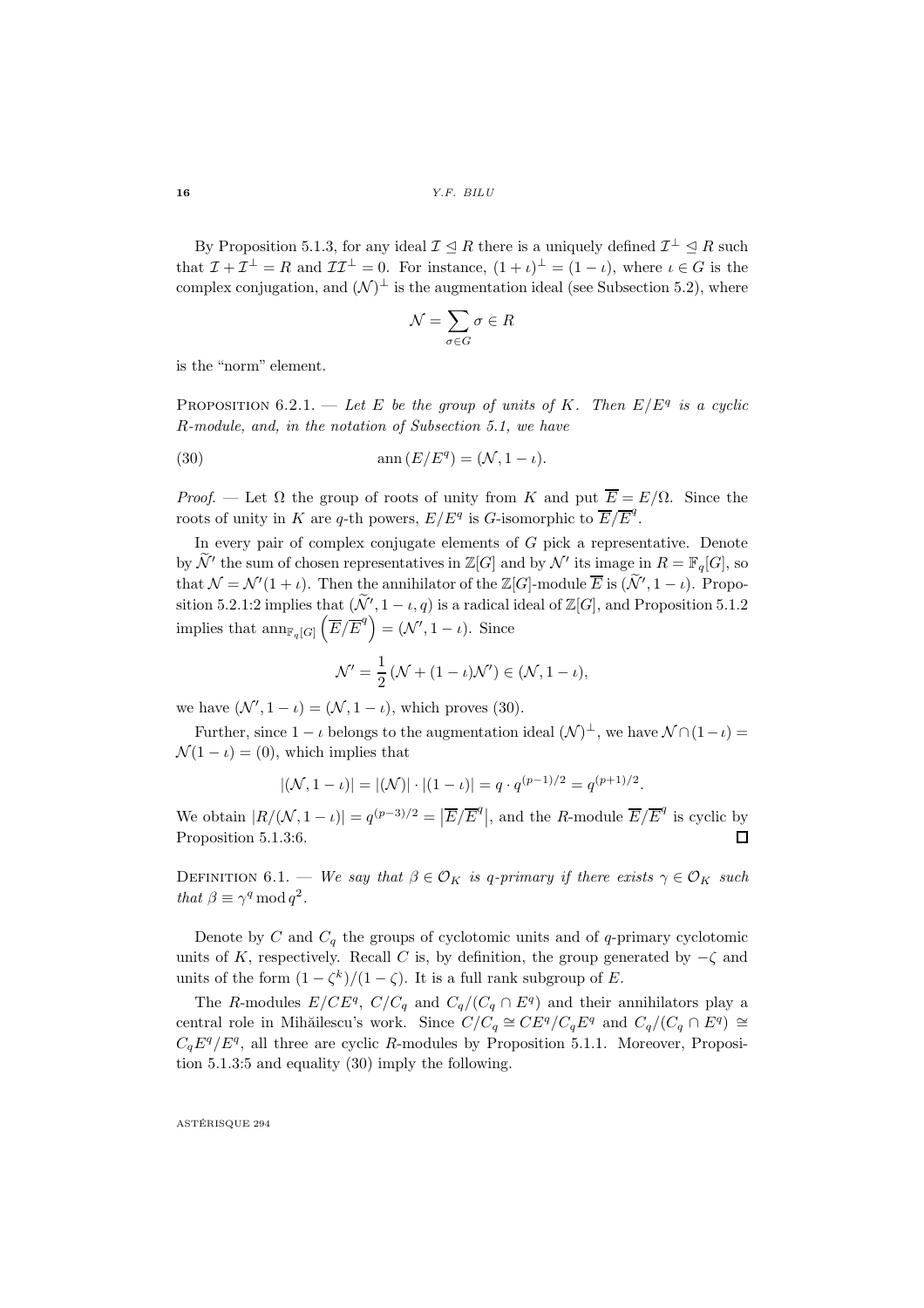PROPOSITION  $6.2.2.$  — The three ideals

(31) 
$$
\mathcal{I}_1 = \operatorname{ann}(E/CE^q), \quad \mathcal{I}_2 = \operatorname{ann}(C/C_q), \quad \mathcal{I}_3 = \operatorname{ann}(C_q/(C_q \cap E^q))
$$

are pairwise coprime and satisfy

$$
\mathcal{I}_1 \mathcal{I}_2 \mathcal{I}_3 = (\mathcal{N}, 1 - \iota).
$$

# 6.3. The three main theorems

In this subsection we reduce Theorem 1.3 to three statements, corresponding to steps  $(1)$ ,  $(2^*)$  and  $(3)$  from Subsection 6.1. We use the notation of Subsection 6.2.

Remark 6.3.1. — In the sequel, for  $\gamma \in K^*$  and  $\Theta \in R$  we define  $\gamma^{\Theta}$  as  $\gamma^{\Theta}$ , where  $\Theta$ is a lifting of  $\Theta$  to  $\mathbb{Z}[G]$ . Of course,  $\gamma^{\Theta}$  is well-defined only up to multiplication by a  $q$ -th power. This, however, will never be confusing, since any statement involving terms like  $\gamma^{\Theta}$  will include the q-th power of an (unspecified) element of  $K^*$ .

In the first two theorems,  $x, y, p, q$  is a solution of the Catalan equation (2). In particular, (29) is satisfied, as follows from Theorem 4.1.

THEOREM 6.3.2. — For any  $\Theta \in (\mathcal{N})^{\perp} (1 + \iota) \mathcal{I}_{1} \mathcal{I}_{3}$  we have  $(x - \zeta)^{\Theta} \in (K^{*})^{q}$ .

THEOREM 6.3.3. — Assume that  $q \geq 7$ . If for  $\Theta \in (\mathcal{N})^{\perp}(1 + \iota)$  we have  $(x - \zeta)^{\Theta} \in$  $(K^*)^q$ , then  $\Theta = 0$ .

The third theorem is a general fact, independent of Catalan's condition; in fact, even (29) is not required.

THEOREM 6.3.4.  $-$  If  $p > q$  then  $C_q \neq C$ .

Proof of Theorem 1.3 (assuming Theorems 6.3.2, 6.3.3 and 6.3.4). - Let  $(x, y, p, q)$ be a solution. Replacing it, if necessary, by  $(-y, -x, q, p)$ , we may assume that  $p > q$ . We may also assume that  $q \ge 7$  by (26). Thus, the assumptions of Theorems 6.3.2– 6.3.4 are verified.

Theorems 6.3.2 and 6.3.3 imply that  $(1 + \iota)(\mathcal{N})^{\perp} \mathcal{I}_1 \mathcal{I}_3 = (0)$ , which, by Proposition  $5.1.3:4$  and  $(32)$ , implies that

$$
\mathcal{I}_1\mathcal{I}_3 \subseteq ((1+\iota)(\mathcal{N})^{\perp})^{\perp} = (1+\iota)^{\perp} + (\mathcal{N}) = (1-\iota) + (\mathcal{N}) = \mathcal{I}_1\mathcal{I}_2\mathcal{I}_3.
$$

On the other hand  $\mathcal{I}_2$  and  $\mathcal{I}_1\mathcal{I}_3$  are co-prime by Proposition 6.2.2. Hence

$$
1\in\mathcal{I}_2+\mathcal{I}_1\mathcal{I}_3\subseteq\mathcal{I}_2+\mathcal{I}_1\mathcal{I}_2\mathcal{I}_3=\mathcal{I}_2,
$$

that is,  $\mathcal{I}_2 = (1)$ . Since  $\mathcal{I}_2 = \text{ann}(C/C_q)$ , this means that  $C = C_q$ , contradicting Theorem 6.3.4. orem 6.3.4.

SOCIÉTÉ MATHÉMATIQUE DE FRANCE 2004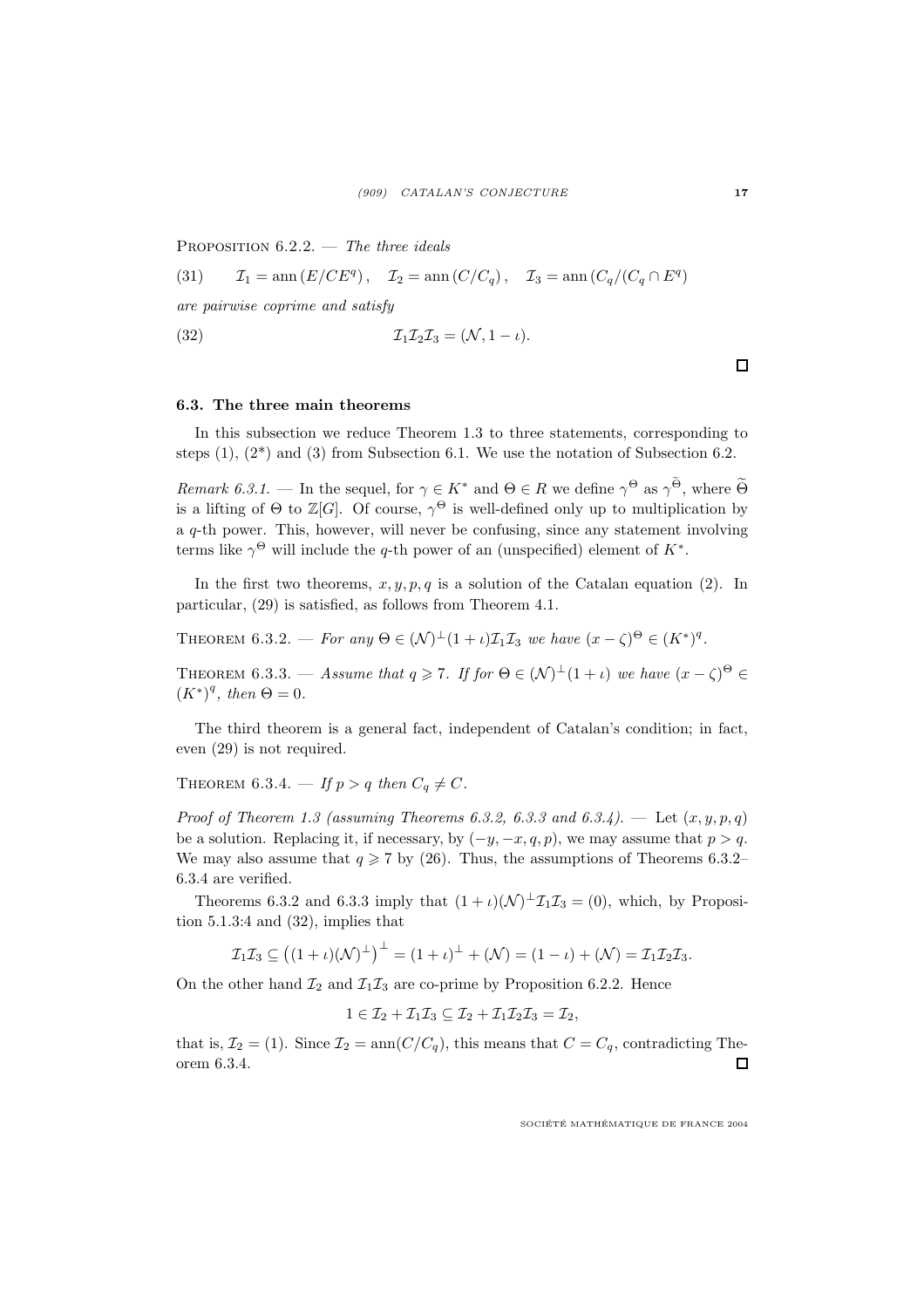$18$  *Y.F. BILU* 

Theorems 6.3.2, 6.3.3 and 6.3.4 are proved in the next three sections. Theorem 6.3.2 is purely algebraic and relies on the already mentioned result of Thaine about cyclotomic fields. The proof of Theorem 6.3.3 is a beautiful Runge-type diophantine argument, while that of Theorem 6.3.4 is short and elementary.

## 7. PROOF OF THEOREM 6.3.2

Thus, let  $(x, y, p, q)$  be a solution of Catalan's equation (2). Theorem 4.1 implies that  $p \not\equiv 1 \mod q$ . In particular, Proposition 5.1.3 applies to the group ring  $R = \mathbb{F}_q[G]$ , to be repeatedly used in the sequel.

Let H be the class group of the number field  $K = \mathbb{Q}(\zeta)$  and  $H^+$  the "plus-part" of  $H$  (it consists of the classes stable with respect to the complex conjugation). Recall that  $\Theta \in \mathbb{Z}[G]$  is called *even* if it is divisible by  $1 + \iota$ . The following is a particular case of [39, Theorem 15.2].

THEOREM 7.1 (Thaine). — Let an even  $\Theta \in \mathbb{Z}[G]$  annihilate the q-part of the group  $E/C$ . Then  $\Theta$  annihilates the q-part of  $H^+$  as well.

(By the q-part we mean the q-Sylow subgroup.)

*Remark* 7.2. — Thaine's result is more general. Let L be a real abelian field, and denote by  $E_L$ ,  $C_L$ ,  $H_L$  and  $G_L$ , the groups of units, of cyclotomic units, the class group and the Galois group of  $L$ , respectively. Let  $q$  be an odd prime number not dividing  $[L: \mathbb{Q}]$ . Then any  $\Theta \in \mathbb{Z}[G_L]$ , annihilating the q-part of the group  $E_L/C_L$ , annihilates the q-part of  $H_L$  as well. For  $q = 2$  a slightly weaker statement holds.

In our case  $L = \mathbb{Q}(\zeta + \overline{\zeta})$  and the condition "q does not divide  $[L: \mathbb{Q}]$ " is ensured by  $p \not\equiv 1 \mod q$ .

We shall use the following consequence of Theorem 7.1.

PROPOSITION 7.3. — Any  $\Theta \in (1 + i)\mathcal{I}_1$  has a lifting  $\widetilde{\Theta} \in \mathbb{Z}[G]$  annihilating the q-part of H.

*Proof.* — Let  $q^m$  be the order of the q-part of  $E/C$ . By Proposition 5.1.3:2, there exist  $\Theta_1,\ldots,\Theta_m\in\mathcal{I}_1$  such that  $\Theta=(1+\iota)^2\Theta_1\cdots\Theta_m$ . Pick liftings  $\widetilde{\Theta}_1,\ldots,\widetilde{\Theta}_m$  for  $\Theta_1, \ldots, \Theta_m$ , respectively, and put  $\Theta' = (1 + \iota)\Theta_1 \cdots \Theta_m$  and  $\Theta = (1 + \iota)\Theta'$ . Since every  $\Theta_i$  annihilates  $E/CE^q$ , we have  $E^{\tilde{\Theta}_i} \subseteq CE^q$ , which implies  $E^{\tilde{\Theta}'} \subseteq CE^{q^m}$ . By the definition of m this means that  $\widetilde{\Theta}'$  annihilates the q-part of  $E/C$ . By Thaine's theorem, it annihilates the q-part of  $H^+$  as well. Since  $H^{1+\iota} \subseteq H^+$ , the q-part of H is annihilated by  $\widetilde{\Theta} = (1+\iota)\widetilde{\Theta}'$ . is annihilated by  $\hat{\Theta} = (1 + \iota)\hat{\Theta}'$ .

PROPOSITION 7.4. — For any  $\Theta \in (1 + \iota)(\mathcal{N})^{\perp} \mathcal{I}_1$  we have  $(x - \zeta)^{\Theta} \in E(K^*)^q$ .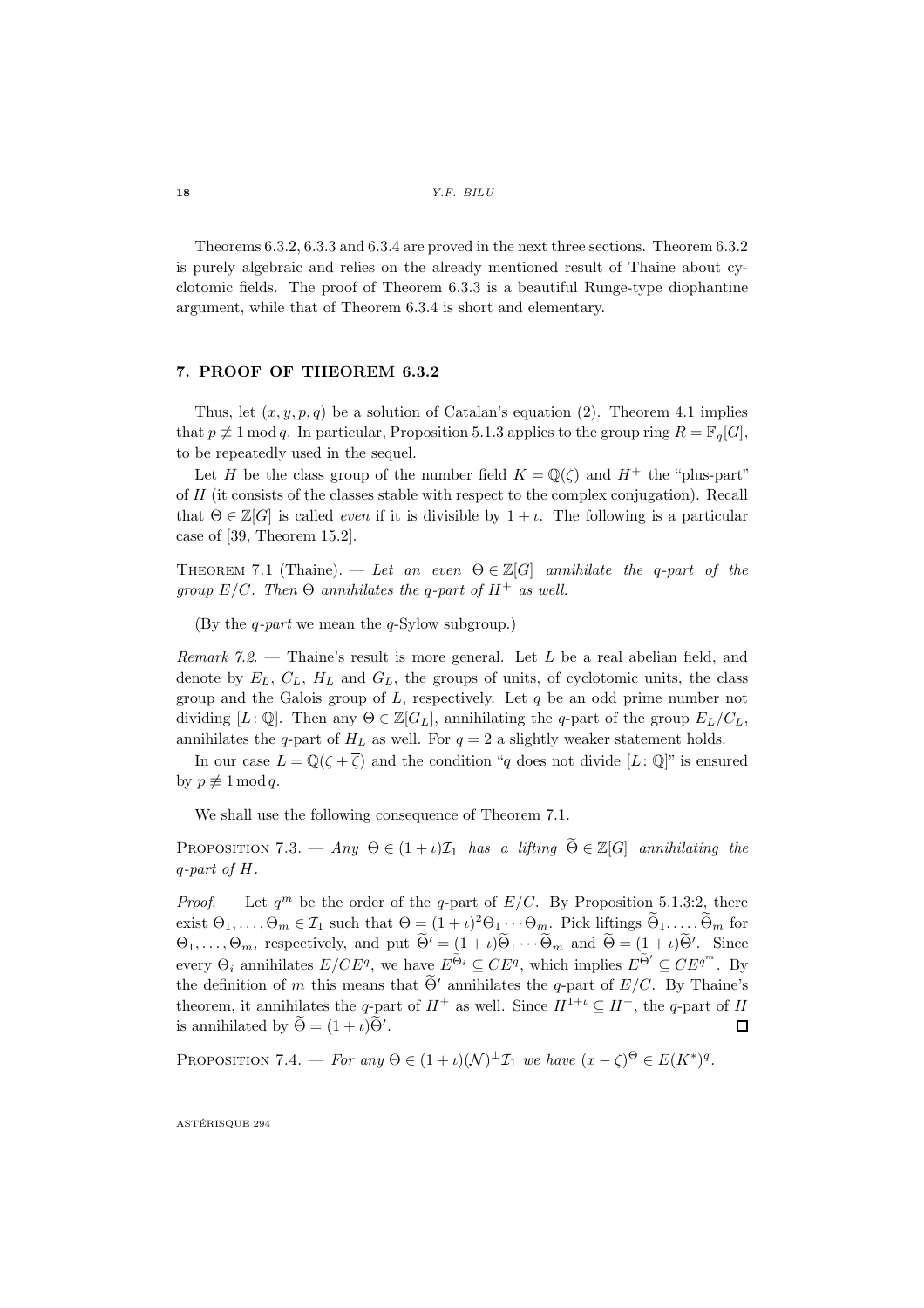*Proof.* — Put  $\lambda = (x - \zeta)/(1 - \zeta)$ . By Corollary 2.2, there exists an ideal  $\mathfrak{a}$  of K such that  $(\lambda) = \mathfrak{a}^q$ . The class of the ideal  $\mathfrak{a}$  belongs to the q-part of the class group of K. Since the statement of the proposition does not depend on the choice of the lifting  $\widetilde{\Theta}$ used to define (cf. Remark 6.3.1)  $(x - \zeta)^{\Theta}$ , we may select  $\tilde{\Theta}$  in the most suitable way. Thus, let  $\widetilde{\Theta}$  be a lifting which annihilates the q-part of the class group, which exists by Proposition 7.3. Then  $\mathfrak{a}^{\tilde{\Theta}}$  is a principal ideal. Thus, the principal ideal  $(\lambda^{\Theta})$  is a q-th power of another principal ideal, that is,  $\lambda^{\Theta} \in E(K^*)^q$ .

On the other hand, since  $\Theta$  belongs to the augmentation ideal  $(\mathcal{N})^{\perp}$ , we have  $(1 - \zeta)^{\Theta} \in C(K^*)^q \subseteq E(K^*)^q$ . (Indeed, the augmentation ideal is generated by the elements of the form  $\sigma - \tau$ , where  $\sigma, \tau \in G$ ; and  $(1 - \zeta)^{\sigma - \tau}$  is a cyclotomic unit.) Thus,  $(x - \zeta)^{\Theta} = \lambda^{\Theta} (1 - \zeta)^{\Theta} \in E(K^*)^q$ , as wanted.  $\Box$ 

Next, we use Mihăilescu's Theorem 3.2 to refine Proposition 7.4. Recall that  $C_q$ stands for the group of q-primary cyclotomic units.

PROPOSITION 7.5. — For any  $\Theta \in (1 + \iota)(\mathcal{N})^{\perp} \mathcal{I}_1$  we have  $(x - \zeta)^{\Theta} \in C_q(K^*)^q$ .

*Proof.* — By Proposition 5.1.3:2 we have  $\Theta = \Theta_1 \Theta_2$  with  $\Theta_1 \in (1 + \iota)(\mathcal{N})^{\perp} \mathcal{I}_1$  and  $\Theta_2 \in \mathcal{I}_1$ . Proposition 7.4 implies that  $(x - \zeta)^{\Theta_1} \in E(K^*)^q$ . Since  $\Theta_2 \in \mathcal{I}_1$  $ann(E/CE^q)$ , we have

$$
(x - \zeta)^{\Theta} = (x - \zeta)^{\Theta_1 \Theta_2} \in E^{\Theta_2}(K^*)^q \subseteq C(K^*)^q.
$$

Write  $(x - \zeta)^{\Theta} = \eta \alpha^q$  with  $\eta \in C$  and  $\alpha \in K^*$ . Since  $q^2 | x$  by Theorem 3.2, we have  $\eta \alpha^q \equiv (-\zeta)^{\Theta} \mod q^2$ . Since  $-\zeta$  is a q-th power,  $\eta$  is q-primary, and the proposition follows.

We are ready to prove Theorem 6.3.2. Let  $\Theta \in (1 + \iota)(\mathcal{N})^{\perp} \mathcal{I}_{1} \mathcal{I}_{3}$ . By Proposition 5.1.3:2 we have  $\Theta = \Theta_1 \Theta_2$  with  $\Theta_1 \in (1 + \iota)(\mathcal{N})^{\perp} \mathcal{I}_1$  and  $\Theta_2 \in \mathcal{I}_3 =$ ann  $(C_q/(C_q \cap E^q))$ . Now

$$
(x-\zeta)^{\Theta} = (x-\zeta)^{\Theta_1 \Theta_2} \in C_q^{\Theta_2} (K^*)^q \subseteq (K^*)^q.
$$

Theorem 6.3.2 is proved.

#### 8. PROOF OF THEOREM 6.3.3

### 8.1. A reformulation

In the proof of Theorem 6.3.3 it is more practical to work in the ring  $\mathbb{Z}[G]$  rather than  $\mathbb{F}_q[G]$ . Thus, we have to find a suitable lifting of  $\Theta \in \mathbb{F}_q[G]$  to  $\mathbb{Z}[G]$ . Since  $(x - \zeta)^{\Theta}$  is a q-th power if and only if  $(x - \zeta)^{-\Theta}$  is, we may choose between lifting  $\Theta$ or  $-\Theta$ .

SOCIÉTÉ MATHÉMATIQUE DE FRANCE 2004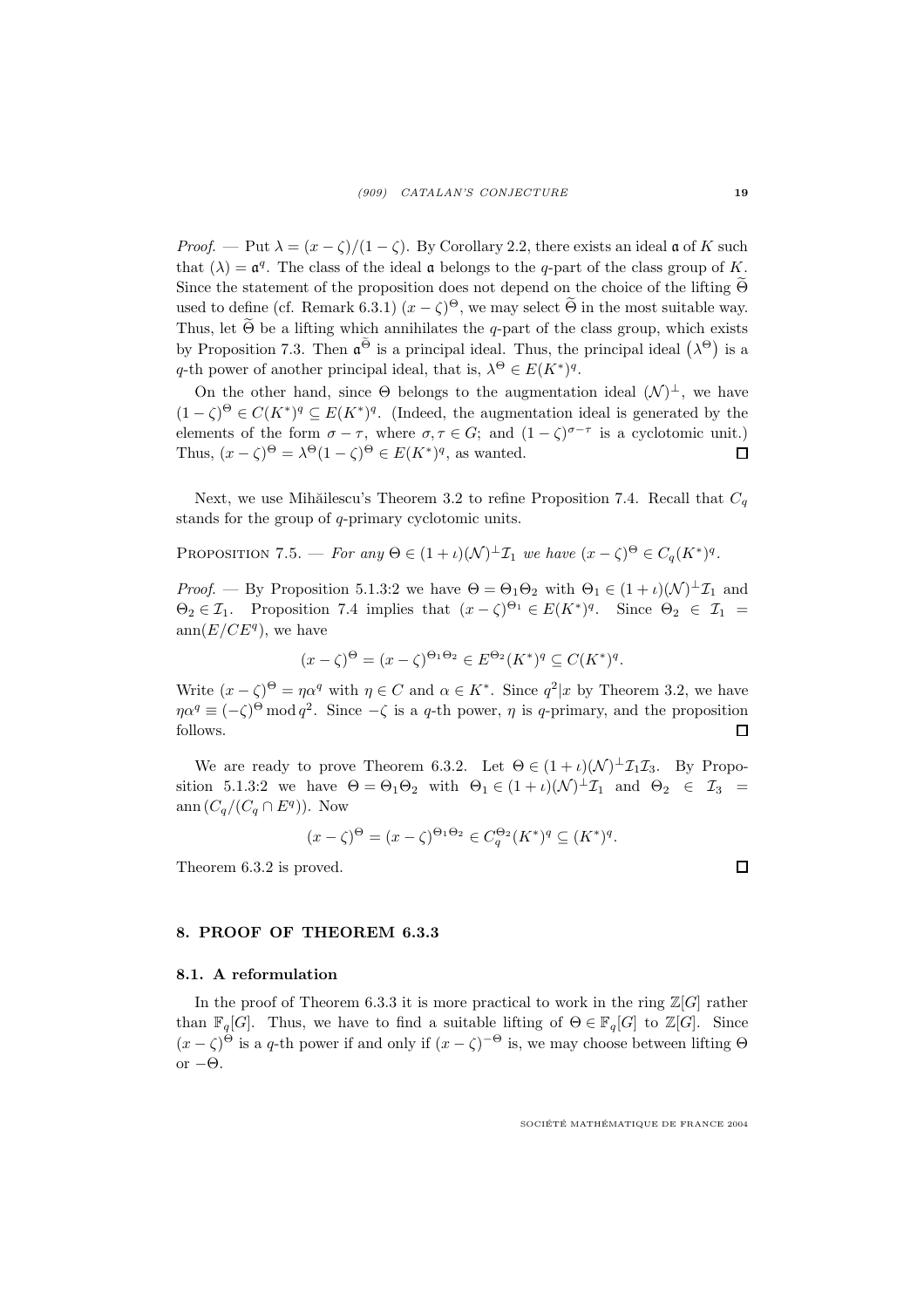Recall that an element  $\Theta$  of  $\mathbb{F}_q[G]$  or  $\mathbb{Z}[G]$  is *even* if it is divisible by  $1 + \iota$ . Equivalently,  $\Theta = \sum_{\sigma \in G} n_{\sigma} \sigma$  is even if for any  $\sigma \in G$  we have  $n_{\sigma} = n_{\overline{\sigma}}$ , where  $\overline{\sigma} = \iota \sigma$  is the complex conjugate of  $\sigma$ .

We say that  $\Theta = \sum_{\sigma \in G} n_{\sigma} \sigma \in \mathbb{Z}[G]$  is non-negative if  $n_{\sigma} \geq 0$  for any  $\sigma \in G$ . We say that  $\Theta \in \mathbb{Z}[G]$  is *positive* if it is non-negative and distinct from 0.

PROPOSITION 8.1.1. — Let  $\Theta \in \mathbb{F}_q[G]$ . Then either  $\Theta$  or  $-\Theta$  has a non-negative lifting  $\widetilde{\Theta} \in \mathbb{Z}[G]$  such that  $w(\widetilde{\Theta}) \leqslant q(p-1)/2$ . If  $\Theta$  belongs to the augmentation ideal of  $\mathbb{F}_q[G]$  then  $q|w(\widetilde{\Theta})$ . If  $\Theta$  is even then so is  $\widetilde{\Theta}$ .

Proof. — Let  $\widetilde{\Theta}_1$  be the smallest non-negative lifting of  $\Theta$ . That is,  $\widetilde{\Theta}_1 = \sum_{\sigma \in G} \widetilde{n}_{\sigma} \sigma$ with  $\widetilde{n}_{\sigma} \in \{0, 1, \ldots, q-1\}$ . Further, put  $\widetilde{\Theta}_2 = q \sum_{\sigma \in G} \sigma - \widetilde{\Theta}_1$ , so that  $\widetilde{\Theta}_2$  is a nonnegative lifting of  $-\Theta$ . Obviously, both  $\widetilde{\Theta}_1$  and  $\widetilde{\Theta}_2$  are even if  $\Theta$  is, and both the weights  $w(\widetilde{\Theta}_1)$  and  $w(\widetilde{\Theta}_2)$  are divisible by q if  $\Theta$  is belongs to the augmentation ideal.

Since  $w(\widetilde{\Theta}_1) + w(\widetilde{\Theta}_2) = q(p-1)$ , one of the weights  $w(\widetilde{\Theta}_1)$  and  $w(\widetilde{\Theta}_2)$  does not exceed  $q(p-1)/2$ . The proposition is proved. 囗

By this proposition, Theorem 6.3.3 is equivalent to the following statement.

Theorem 6.3.3'.  $-$  Let  $x, y, p, q$  be a solution of the Catalan equation with  $q \geq 7$ . Let  $\Theta$  be an even positive element of  $\mathbb{Z}[G]$  satisfying  $q|w(\Theta)$  and  $w(\Theta) \leqslant q(p-1)/2$ . Assume that  $(x - \zeta)^{\Theta}$  is a q-th power in K. Then q $|\Theta$ .

This theorem will be proved in Subsection 8.3, after some preparations in Subsection 8.2.

# **8.2.** The power series  $(1 - \zeta T)^{\Theta/q}$

In this section we investigate the properties of a special power series introduced by Mihăilescu. Everywhere below capital  $T$  stands for an independent variable, while small letters  $t, z$  etc. denote complex numbers. For instance,  $(1+T)^r$  denotes the binomial series  $\sum_{k=0}^{\infty} {r \choose k} T^k$ , while, for  $|t| < 1$ , the expression  $(1+t)^r$  is the complex number, equal to the sum of the binomial series at  $T = t$ . In particular,  $(1 + t)^r$  is a positive real number if  $r \in \mathbb{R}$  and  $t \in (-1, 1)$ .

Fix a  $\Theta = \sum_{\sigma \in G} n_{\sigma} \sigma \in \mathbb{Z}[G]$ . The series we are interested in is

(33) 
$$
(1 - \zeta T)^{\Theta/q} = \prod_{\sigma \in G} (1 - \zeta^{\sigma} T)^{n_{\sigma}/q}.
$$

Its convergence radius is 1. Let us estimate its remainder term. Write

(34) 
$$
(1 - \zeta T)^{\Theta/q} = \sum_{k=0}^{\infty} \alpha_k(\Theta) T^k,
$$

and denote by  $S_m(T) = \sum_{k=0}^m \alpha_k(\Theta) T^k$  the m-th partial sum.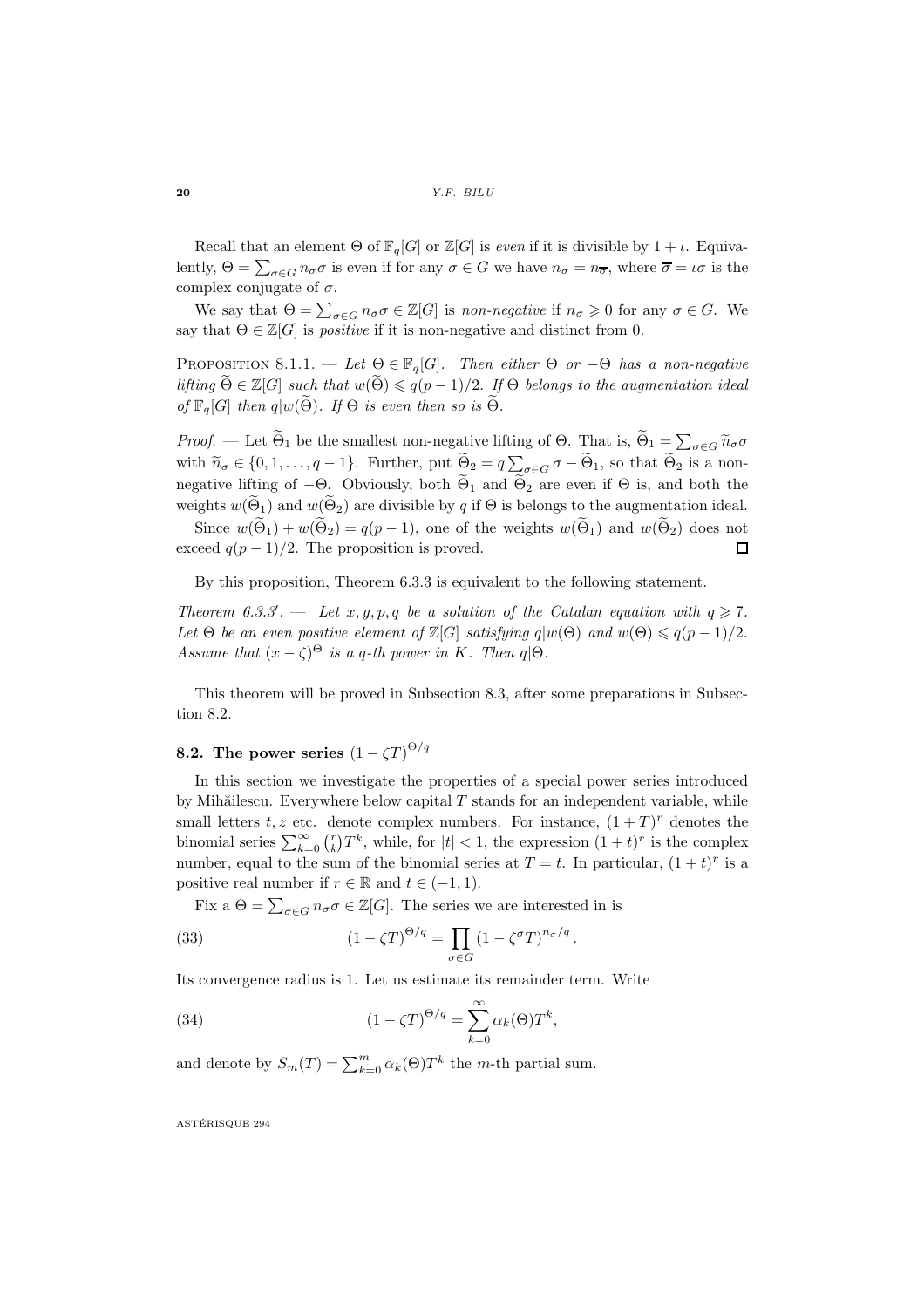PROPOSITION 8.2.1. — Let  $\Theta \in \mathbb{Z}[G]$  be non-negative. Then for  $|z| < 1$  one has

(35) 
$$
\left| (1 - \zeta z)^{\Theta/q} - S_m(z) \right| \leq \binom{w(\Theta)/q + m}{m + 1} (1 - |z|)^{-w(\Theta)/q - m - 1} |z|^{m + 1}.
$$

*Proof.* — A power series  $\sum_{k=0}^{\infty} a_k T^k$  with complex coefficients is *dominated* by the series  $\sum_{k=0}^{\infty} b_k T^k$  with non-negative real coefficients if  $|a_k| \leqslant b_k$  for  $k = 0, 1, \ldots$  The relation of dominance is preserved by addition and multiplication of power series.

Let  $r > 0$  be a positive real number, and  $\chi$  a complex number satisfying  $|\chi| \leq 1$ . Then the binomial series  $(1 + \chi T)^r = \sum_{k=0}^{\infty} {r \choose k} \chi^k T^k$  is dominated by  $(1-T)^{-r} = \sum_{k=0}^{\infty} (-1)^k { -r \choose k} T^k$ . Indeed, the coefficients of the latter series are positive and  $\left| \overline{\binom{r}{k}} \right| \leqslant \left| \binom{-r}{k} \right|$ .

It follows that  $(1 - \zeta T)^{\Theta/q}$  is dominated by  $(1 - T)^{-\nu}$ , where  $\nu = w(\Theta)/q$ . Denoting by  $\overline{S}_m(T)$  the m-th partial sum of the series  $(1-T)^{-\nu}$ , we obtain the following:

$$
\left| (1 - \zeta z)^{\Theta/q} - S_m(z) \right| \leq |(1 - |z|)^{-\nu} - \overline{S}_m(|z|)|
$$
  

$$
\leq \sup_{0 \leq \xi \leq |z|} \left| \left( \frac{d^{m+1} (1 - T)^{-\nu}}{dT^{m+1}} \bigg|_{T = \xi} \right) \right| \frac{|z|^{m+1}}{(m+1)!}
$$
  

$$
= \binom{\nu + m}{m+1} (1 - |z|)^{-\nu - m - 1} |z|^{m+1},
$$

as wanted.

Next, we investigate the arithmetic of the coefficients of Mihăilescu's series. Say that  $\alpha \in K$  is a q-integer if  $q^N \alpha \in \mathbb{Z}[\zeta]$  for a sufficiently large positive integer N.

PROPOSITION 8.2.2. — The coefficients  $\alpha_0(\Theta), \alpha_1(\Theta), \ldots$  of Mihăilescu's series  $(1 - \zeta T)^{\Theta/q}$  are q-integers. Write

(36) 
$$
(1 - \zeta T)^{\Theta/q} = \sum_{k=0}^{\infty} \frac{a_k(\Theta)}{q^k k!} T^k,
$$

(so that  $\alpha_k(\Theta) = a_k(\Theta)/q^k k!$ ). Then

(37) 
$$
a_k(\Theta) \in \mathbb{Z}(\zeta) \quad and \quad a_k(\Theta) \equiv \left(-\sum_{\sigma \in G} n_{\sigma} \zeta^{\sigma}\right)^k \mod q \qquad (k = 0, 1, ...).
$$

*Proof.* — As follows from Proposition 5.3.3, for every  $n \in \mathbb{Z}$  the coefficients of the series  $(1 - \zeta T)^{n/q}$  are q-integers. Hence so are the coefficients of  $(1 - \zeta T)^{\Theta/q}$ .

Further,  $(1 - \zeta qT)^{n/q} = \sum_{k=0}^{\infty} (b_k/k!) T^k$  with

$$
b_k = n(n-q)\cdots(n-(k-1)q)(-\zeta)^k \equiv (-n\zeta)^k \mod q.
$$

Now, applying Proposition 5.3.2 to the equality

$$
\sum_{k=0}^{\infty} \frac{a_k(\Theta)}{k!} T^k = \prod_{\sigma \in G} \left( 1 - \zeta^{\sigma} q T \right)^{n_{\sigma}/q},
$$

we obtain (37).

SOCIÉTÉ MATHÉMATIQUE DE FRANCE 2004

 $\Box$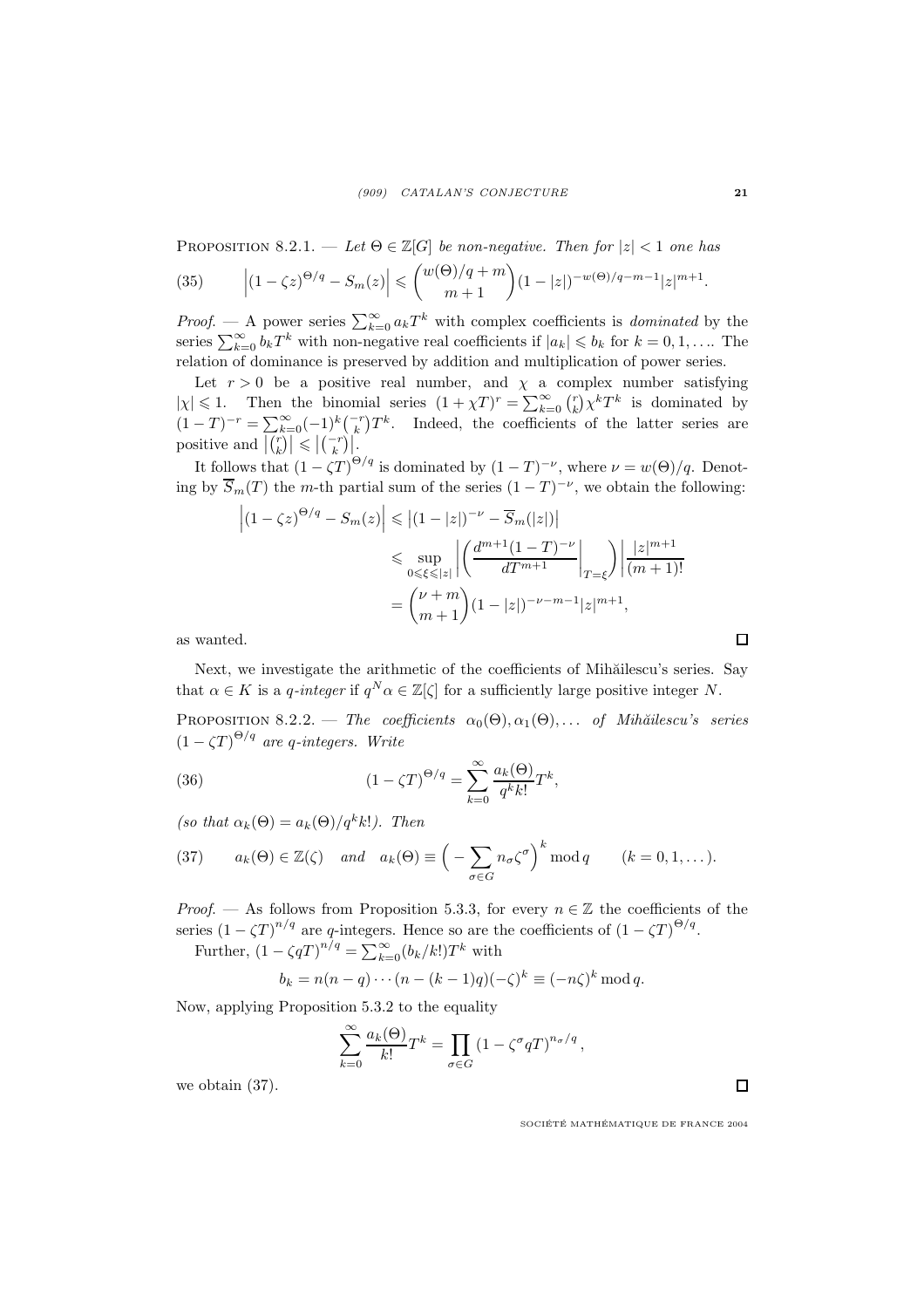We arrived to the most delicate part of Mihăilescu's argument. The  $G$ -action extends to the ring of power series  $K[T]$  by  $\left(\sum_{k=0}^{\infty} a_k T^k\right)^{\sigma} = \sum_{k=0}^{\infty} a_k^{\sigma} T^k$ , and we have the "compatibility relation"

(38) 
$$
\left((1 - \zeta T)^{\Theta/q}\right)^{\sigma} = (1 - \zeta T)^{\sigma \Theta/q}.
$$

However, since the Galois action is not continuous in the complex topology, this relation does not, in general, extend to the values of power series, even if the convergence is ensured. For instance, if  $t \in \mathbb{Q}$  satisfies  $|t| < 1$  then we need not have

(39) 
$$
\left((1-\zeta t)^{\Theta/q}\right)^{\sigma} = (1-\zeta t)^{\sigma\Theta/q}.
$$

In fact, the left-hand side is even not well-defined, because  $(1 - \zeta t)^{\Theta/q}$  need not belong to the field K.

Nevertheless, under some additional assumptions (39) may hold.

PROPOSITION 8.2.3. — Assume that  $\Theta$  is even. Let  $t \in \mathbb{Q}$  satisfy  $|t| < 1$ , and assume that  $(1 - \zeta t)^{\Theta/q} \in K$ . Then (39) is true for any  $\sigma \in G$ .

*Proof.* — Since  $\Theta$  is even, the series  $(1 - \zeta T)^{\Theta/q}$  has real coefficients. It follows that  $\alpha := (1 - \zeta t)^{\Theta/q} \in \mathbb{R}.$ 

Thus,  $\alpha$  belongs to the real cyclotomic field  $\mathbb{Q}(\zeta + \overline{\zeta})$ , which implies that  $\alpha^{\sigma} \in \mathbb{R}$  for any  $\sigma \in G$ .

Now fix  $\sigma \in G$ . Then  $\sigma \Theta$  is also even, which implies that  $\beta := (1 - \zeta t)^{\sigma \Theta/q} \in \mathbb{R}$  as well.

On the other hand,  $(\alpha^{\sigma})^q = (\alpha^q)^{\sigma} = ((1 - \zeta t)^{\Theta})^{\sigma} = (1 - \zeta t)^{\sigma \Theta}$ . Hence  $\alpha^{\sigma}$  is equal to the real q-th root of  $(1 - \zeta t)^{\sigma \Theta}$ , which is  $\beta$ . The proposition is proved.  $\Box$ 

## 8.3. Proof of Theorem  $6.3.3'$

8.3.1. The number  $(1 - \zeta/x)^{\Theta/q}$ . — By the assumption,  $(x - \zeta)^{\Theta}$  has a q-th root in the field  $K$ . Moreover, it has exactly one  $q$ -th root in  $K$ , because this field does not contain  $q$ -th roots of unity (other than 1).

Since  $\Theta$  is even,  $(x - \zeta)^{\Theta}$  is a positive real number. It follows that the real q-th root of  $(x-\zeta)^{\Theta}$  belongs to K. This real root is equal to  $|x|^{w(\Theta)/q} (1-\zeta/x)^{\Theta/q}$ , where  $(1 - \zeta/x)^{\Theta/q}$  is defined as the sum of Mihăilescu series

(40) 
$$
(1 - \zeta T)^{\Theta/q} = \sum_{k=0}^{\infty} \alpha_k(\Theta) T^k
$$

at  $T = 1/x$ .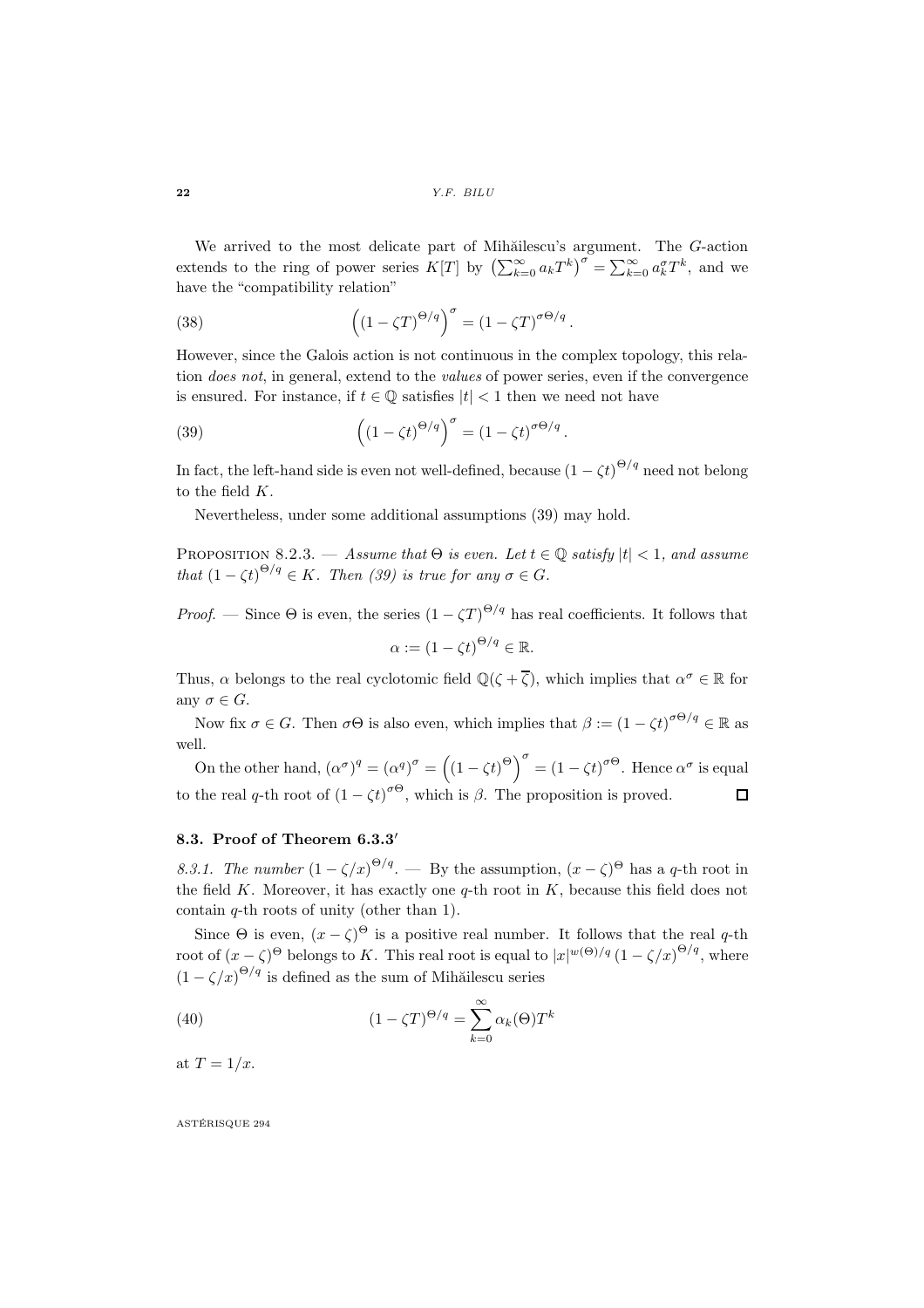So far, everything was true for any even Θ. Now recall the assumption  $q|w(\Theta)$ , that is,  $w(\Theta) = mq$  with  $m \in 2\mathbb{Z}$ . We have just proved that  $x^m (1 - \zeta/x)^{\Theta/q} \in K$ . Hence  $(1 - \zeta/x)^{\Theta/q} \in K$ , and proposition 8.2.3 implies that

(41) 
$$
\left((1-\zeta/x)^{\Theta/q}\right)^{\sigma} = (1-\zeta/x)^{\sigma\Theta/q} \qquad (\sigma \in G).
$$

8.3.2. The polynomial  $P(T)$ .  $\rightarrow$  For  $k = 1, 2, \ldots$  put  $E(k) = k + \text{ord}_q(k!)$ . Then

$$
(42) \t\t\t E(k+1) \ge E(k) + 1,
$$

(43) 
$$
E(k) \leqslant kq/(q-1).
$$

Since  $\Theta$  is positive, we have  $m > 0$ . Consider the polynomial

(44) 
$$
P(T) = q^{E(m)} \left( \alpha_0(\Theta) T^m + \alpha_1(\Theta) T^{m-1} + \dots + \alpha_m(\Theta) \right),
$$

where  $\alpha_k(\Theta)$  are the coefficients of the Mihăilescu series (40). Proposition 8.2.2 implies that  $q^{E(k)}\alpha_k(\Theta) \in \mathbb{Z}[\zeta]$ . It follows that  $P(T) \in \mathbb{Z}[\zeta][T]$ , and (42) implies that

(45) 
$$
P(T) \in q^{E(m)} \alpha_m(\Theta) + q \mathbb{Z}[\zeta][T].
$$

Also, (38) implies that for  $\sigma \in G$ 

(46) 
$$
P^{\sigma}(T) = q^{E(m)} \left( \alpha_0(\sigma \Theta) T^m + \alpha_1(\sigma \Theta) T^{m-1} + \cdots + \alpha_m(\sigma \Theta) \right).
$$

8.3.3. The number  $\beta$  and its conjugates. — Since  $\Theta$  is non-negative, the number  $(x - \zeta)^{\Theta}$  is an algebraic integer. Therefore its q-th root  $x^m (1 - \zeta/x)^{\Theta/q}$  is an algebraic integer as well. Hence so is

$$
\beta := q^{E(m)} x^m \left(1 - \zeta/x\right)^{\Theta/q} - P(x).
$$

Relations (41) and (46) imply that

(47) 
$$
\beta^{\sigma} = q^{E(m)} x^{m} \Big( \left(1 - \zeta/x\right)^{\sigma \Theta/q} - \sum_{k=0}^{m} \alpha_{k}(\sigma \Theta) x^{-k} \Big) \qquad (\sigma \in G).
$$

Now estimate  $|\beta^{\sigma}|$  using Proposition 8.2.1 (with  $\sigma\Theta$  instead of  $\Theta$ ). We obtain

(48) 
$$
|\beta^{\sigma}| \leqslant q^{E(m)} {2m \choose m+1} (1-|x|^{-1})^{-2m-1} |x|^{-1} = A|x|^{-1}.
$$

Now recall that  $|x| \geqslant q^{p-1}$  by Corollary 2.4, and, in particular,  $|x| \geqslant 49$  because  $q \geq 7$ . Using (43), estimating  $\binom{2m}{m+1} \leq 2^{2m}$  and using that  $|x| \geq 49$ , we obtain  $A < q^{mq/(q-1)}2.05^{2m}.$ 

Further, the assumption  $w(\Theta) \leqslant q(p-1)/2$  implies that  $m \leqslant (p-1)/2$ , and we obtain  $A < (2.05q^{7/12})^{p-1} < q^{p-1}$  (we again use the assumption  $q \geq 7$ ). Thus,  $A < |x|$ , which implies that  $|\beta^{\sigma}| < 1$  for all  $\sigma \in G$ . Since  $\beta$  is an algebraic integer, this is only possible if  $\beta = 0$ .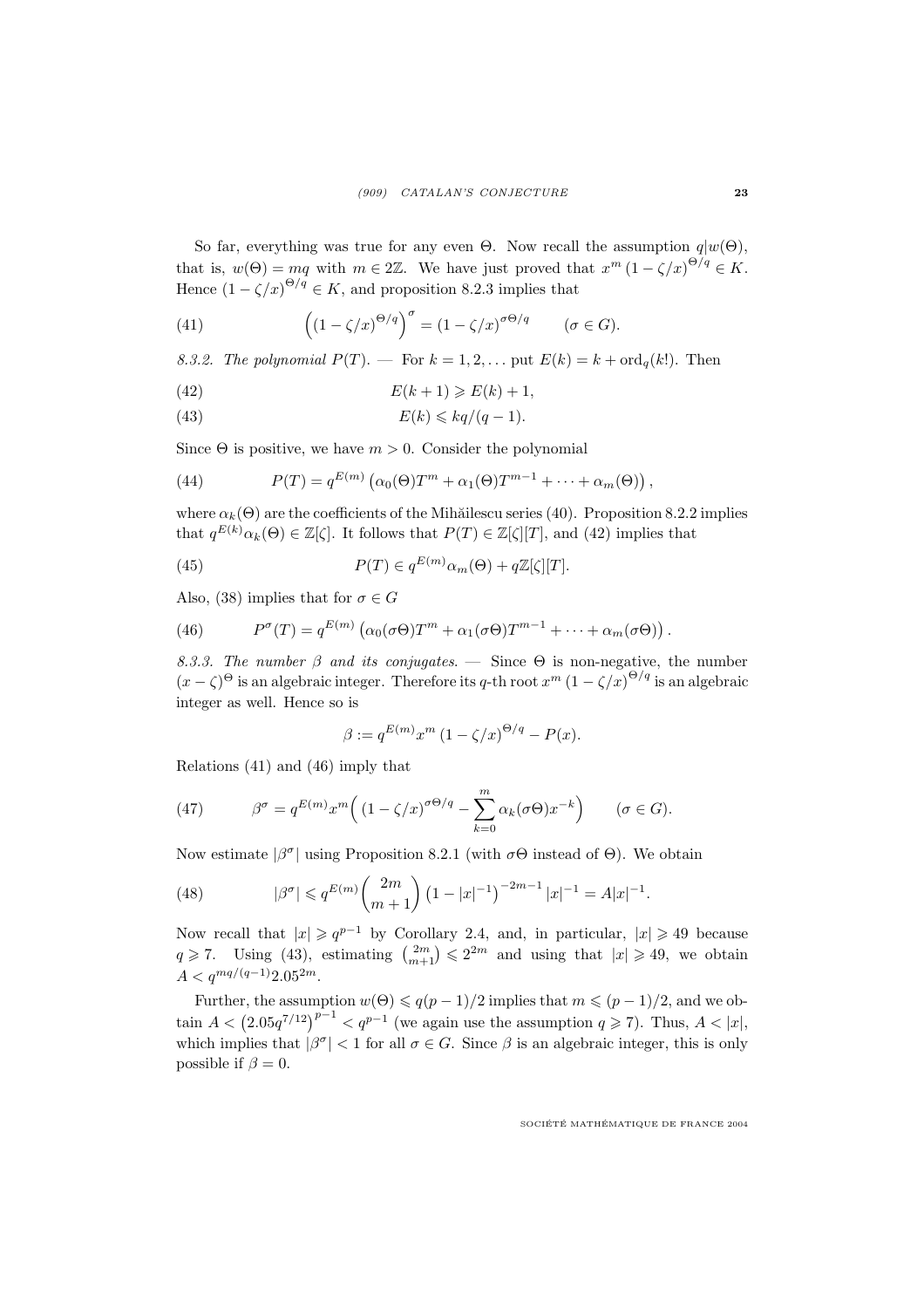8.3.4. Finishing the proof.  $-$  Thus,

$$
P(x) = q^{E(m)} x^m \left(1 - \zeta/x\right)^{\Theta/q}.
$$

Since  $x^m (1 - \zeta/x)^{\Theta/q}$  is an algebraic integer, (45) implies that

$$
q^{E(m)}\alpha_m(\Theta) \equiv 0 \mod q.
$$

By Proposition 8.2.2, this is possible only if  $q \mid (\sum_{\sigma \in G} n_{\sigma} \zeta^{\sigma})^m$ . Since q is unramified in K, this implies that  $q|\sum_{\sigma\in G}n_{\sigma}\zeta^{\sigma}$ , that is,  $q|n_{\sigma}$  for all  $\sigma\in G$ . Thus,  $q|\Theta$ , and this completes the proof of Theorem 6.3.3'.

#### 9. PROOF OF THEOREM 6.3.4

To begin with, introduce the polynomial

(49) 
$$
f(T) = ((1+T)^{q} - 1 - T^{q}) / q \in \mathbb{Z}[T].
$$

It is a non-zero monic polynomial of degree  $q - 1$ .

Now assume that all cyclotomic units of  $K$  are  $q$ -primary. In particular, so is  $1 + \zeta^q = (1 - \zeta^{2q})/(1 - \zeta^q)$ . Thus, there exists  $\nu \in \mathbb{Z}[\zeta]$  such that  $1 + \zeta^q \equiv \nu^q \mod q^2$ . Then  $(1+\zeta)^q \equiv 1+\zeta^q \equiv \nu^q \mod q$ . Proposition 5.3.1 implies that  $(1+\zeta)^q \equiv$  $\nu^q \, \text{mod} \, q^2.$ 

Thus,  $(1+\zeta)^q \equiv 1 + \zeta^q \bmod q^2$ This can be rewritten as  $f(\zeta) \equiv 0 \bmod q$ , where  $f(T)$  is the polynomial defined in (49).

Applying the Galois conjugation, we obtain  $f(\zeta^{\sigma}) \equiv 0 \mod q$  for any  $\sigma \in G$ . Let now q be a prime ideal of K dividing q. Then we have  $p-1$  congruences

(50) 
$$
f(\zeta^{\sigma}) \equiv 0 \mod \mathfrak{q} \qquad (\sigma \in G).
$$

Since  $\zeta^{\sigma} \not\equiv \zeta^{\tau}$  mod q for distinct  $\sigma, \tau \in G$ , congruences (50) imply that  $p - 1 \leq \deg f =$  $q-1$ , which contradicts our assumption  $p > q$ . The theorem is proved.

#### REFERENCES

- [1] M.F. ATIYAH & I.G. MACDONALD Introduction to Commutative Algebra, Addison-Wesley, 1969.
- [2] A. BAKER Linear forms in the logarithms of algebraic numbers I, *Mathematika* 13 (1966), p. 204–216.
- [3]  $\_\_\_\_\$ , Linear forms in the logarithms of algebraic numbers II, Mathematika 14 (1967), p. 102–107.
- [4]  $\Box$ , Linear forms in the logarithms of algebraic numbers III, Mathematika 14 (1967), p. 220–224.
- [5]  $\Box$ , Linear forms in the logarithms of algebraic numbers IV, *Mathematika* 15 (1968), p. 204–216.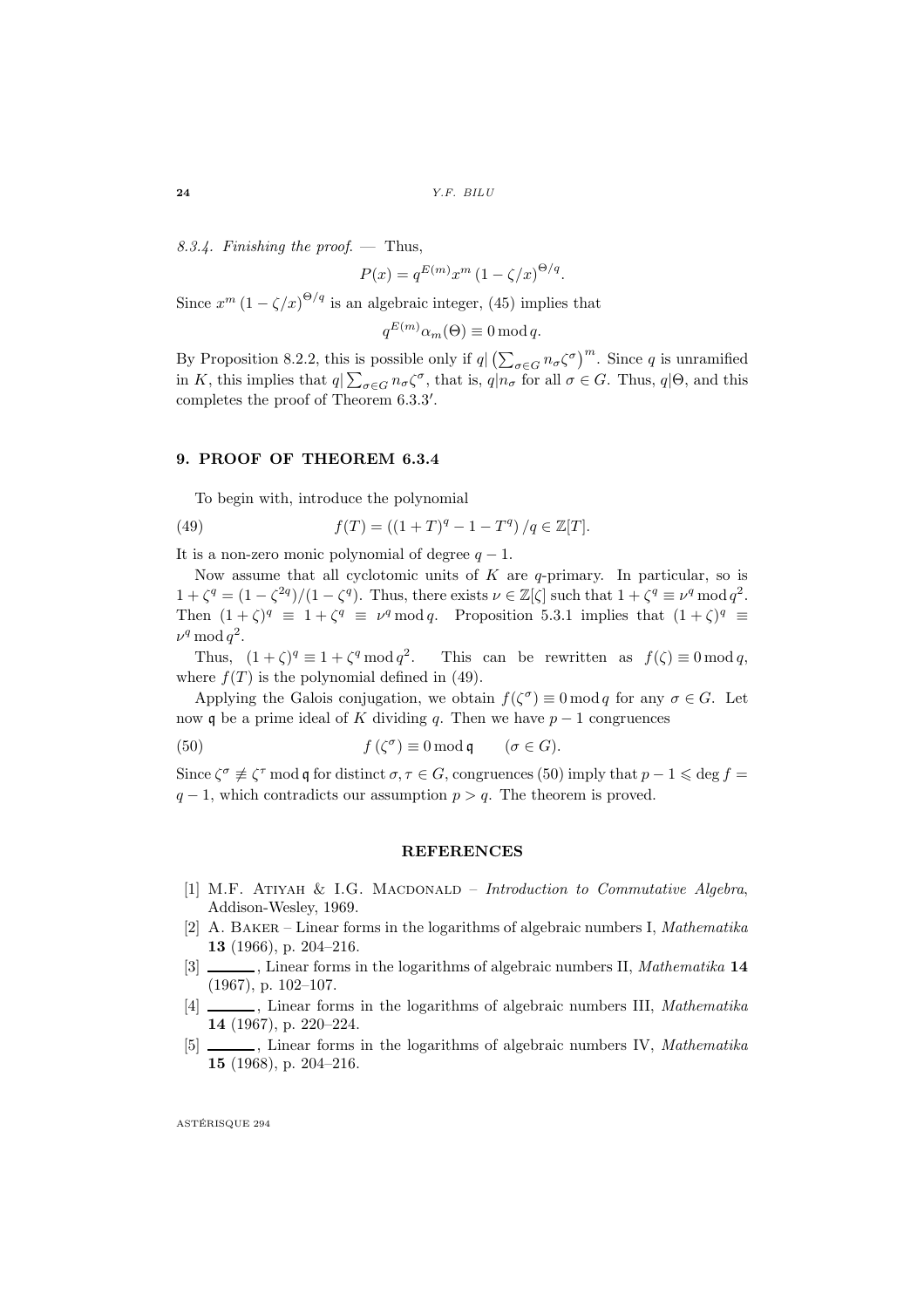- [6]  $\Box$ , Bounds for solutions of hyperelliptic equations, *Math. Proc. Cambridge* Philos. Soc. 65 (1969), p. 439–444.
- [7] A. BAKER & G. WÜSTHOLZ Logarithmic forms and group varieties,  $J.$  reine angew. Math. 442 (1993), p. 19–62.
- [8] C.D. Bennett, J. Blass, A.M.W. Glass, D.B. Meronk & R.P. Steiner – Linear forms in the logarithms of three positive rational numbers,  $J$ . Theor. Nombres Bordeaux 9 (1997), p. 97–136.
- [9] Y.F. BILU Catalan without logarithmic forms, J. Theor. Nombres Bordeaux, to appear.
- [10] J. Blass, A.M.W. Glass & T.W. O'Neil Catalan's conjecture and linear forms in logarithms, Ulam Quart., accepted, but never appeared in print.
- [11] Y. BUGEAUD & G. HANROT Un nouveau critère pour l'équation de Catalan, Mathematika 47 (2000), p. 63–73.
- [12] J.W.S. CASSELS On the equation  $a^x b^y = 1$ . II, Math. Proc. Cambridge Philos. Soc. 56 (1960), p. 97–103.
- [13] E. Catalan Note extraite d'une lettre adress´ee a` l'´editeur, J. reine angew. Math. 27 (1844), p. 192.
- [14] A.O. GELFOND Transcendental and Algebraic Numbers, Moscow, 1952, (Russian); English transl.: New York, Dover, 1960.
- [15] S. HYYRÖ Über das Catalan'sche Problem, Ann. Univ. Turku. Ser. A I 79 (1964), p. 3–10.
- [16] K. Inkeri On Catalan's problem, Acta Arith. 9 (1964), p. 285–290.
- [17] , On Catalan's conjecture, *J. Number Theory* **34** (1990), p. 142–152.
- [18] C. Ko On the diophantine equation  $x^2 = y^n + 1$ ,  $xy \neq 0$ , *Sci. Sinica* **14** (1965), p. 457–460.
- [19] M. LANGEVIN Quelques applications de nouveaux résultats de Van der Poorten, in Sém. Delange-Pisot-Poitou (1975/1976), vol. 2, Paris, 1977.
- [20] M. LAURENT, M. MIGNOTTE  $& Y.$  NESTERENKO Formes linéaires en deux logarithmes et déterminants d'interpolation, *J. Number Theory* 55 (1995), p. 285– 321.
- [21] V.A. LEBESGUE Sur l'impossibilité en nombres entiers de l'équation  $x^m = y^2 + 1$ , Nouv. Ann. Math. 9 (1850), p. 178-181.
- [22] E. Matveev An explicit lower bound for a homogeneous rational linear form in logarithms of algebraic numbers I, Izv. Ross. Akad. Nauk Ser. Mat. 62 (1998), p. 81–136, (Russian); English transl.: Izv. Math., 62 (1998), p. 723-772.
- [23]  $\_\_\_\_\$ , An explicit lower bound for a homogeneous rational linear form in logarithms of algebraic numbers II, Izv. Ross. Akad. Nauk Ser. Mat. 64 (2000), p. 125–180, (Russian); English transl.: Izv. Math., 64 (2000), p. 125–180.
- [24] T. METSÄNKYLÄ Catalan's equation with a quadratic exponent, C. R. Math. Rep. Acad. Sci. Canada 23 (2001), p. 28–32.
- [25] M. MIGNOTTE Un critère élémentaire pour l'équation de Catalan, C. R. Math. Rep. Acad. Sci. Canada 15 (1993), p. 199–200.
- [26] , Catalan's equation just before 2000, in Number theory (Turku, 1999), de Gruyter, Berlin, 2001, p. 247–254.